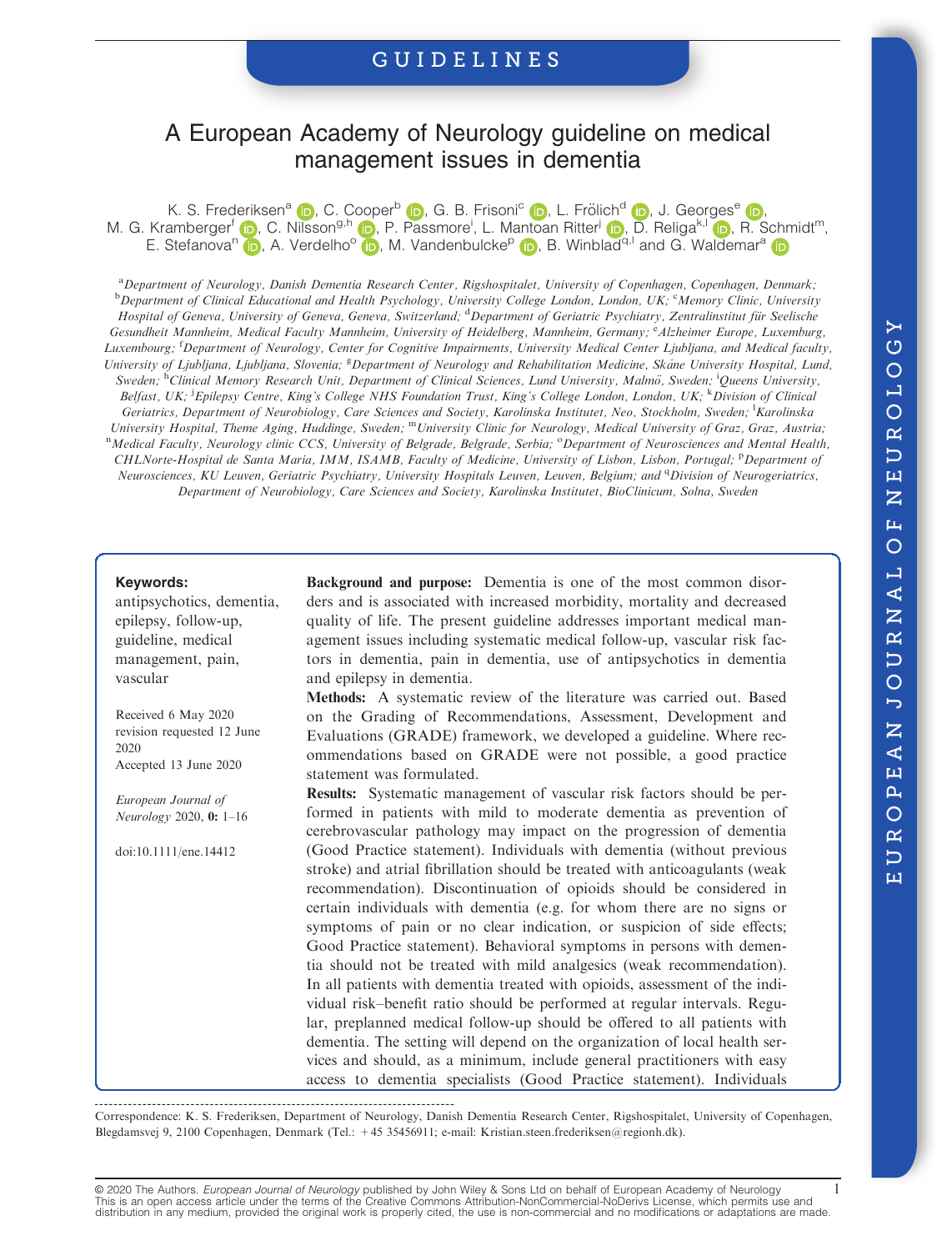with dementia and agitation and/or aggression should be treated with atypical antipsychotics only after all non-pharmacological measures have been proven to be without benefit or in the case of severe self-harm or harm to others (weak recommendation). Antipsychotics should be discontinued after cessation of behavioral disturbances and in patients in whom there are side effects (Good Practice statement). For treatment of epilepsy in individuals with dementia, newer anticonvulsants should be considered as first-line therapy (Good Practice statement).

Conclusion: This GRADE-based guideline offers recommendations on several important medical issues in patients with dementia, and thus adds important guidance for clinicians. For some issues, very little or no evidence was identified, highlighting the importance of further studies within these areas.

#### Introduction

An estimated 10.5 million people in Europe live with dementia, with the number expected to increase to 13.4 million in 2030 [1]. Many patients with dementia are elderly persons with comorbidities, such as cardiovascular conditions and diabetes, and also have an increased risk of developing epilepsy and behavioral symptoms. Opioids, anti-epileptic drugs (AEDs) and antipsychotics can worsen cognitive function in persons with dementia. Moreover, treatment with antipsychotics in this population is associated with an increased risk of cardiovascular accidents and mortality [2]. Inequality in access to physicians means that not all patients with dementia are offered systematic medical follow-up, and therefore treatable conditions may be overlooked or mismanaged, leading to accelerated functional decline, hospitalizations and increased mortality, and thus increased healthcare costs. Polypharmacy with adverse interactions and an unfavorable risk–benefit ratio is another frequent occurrence in this population, which requires systematic medical follow-up [3,4]. Moreover, for patients with dementia, treatment practices for associated medical conditions may vary due to uncertainty with regard to the balance between benefits and adverse effects, and due to a lack of scientific certainty.

The scope of the Guideline is to address pressing medical issues in patients with dementia typically managed by a medical doctor in both primary and secondary care sectors. Despite increasing focus on the underlying etiology of dementia and biomarkerbased diagnosis [5,6], we have chosen to focus on the syndrome of dementia since many of the management issues are shared across disorders. Moreover, in a substantial number of patients, an etiological diagnosis may remain elusive. A number of European Academy of Neurology (EAN) and European Federation of Neurological Societies guidelines exist on different aspects of diagnosis and treatment of dementia disorders [7–10], none of which overlap with the present Guideline.

The present Guideline is based on systematic reviews of the evidence and the use of Grading of Recommendations, Assessment, Development and Evaluations (GRADE) framework [11] for the development of guidelines. Both are standard operating procedures for the EAN [12] regarding guideline development.

#### Methods

The Guideline was proposed at a meeting of the EAN Scientific Panel on Dementia and Cognitive Disorders in 2016. From this group a Task Force was convened, based on previous clinical experience in dementia management and research and geographical representation of the EAN member states. The EAN epilepsy panel was invited to appoint a representative (L.M.R.; following the decision to include treatment of epilepsy in dementia in the Guideline). Furthermore, related organizations were invited to appoint representatives for the task force: the European Alzheimer Disease Consortium [dementia experts within geriatrics (B.W.) and old age psychiatry (L.F.)], the European Geriatric Medicine Society (P.P.) and the European Association of Geriatric Psychiatry (M.V.). The patient organization, Alzheimer Europe, was invited to appoint a representative (J.G.).

Within the scope of medical management issues, the Task Force decided to address and prioritize those issues which were deemed most pressing. This included issues where there were significant variations in treatment across centers, regions and countries, unmet needs in relation to the management issues, additional costs associated with mismanagement, and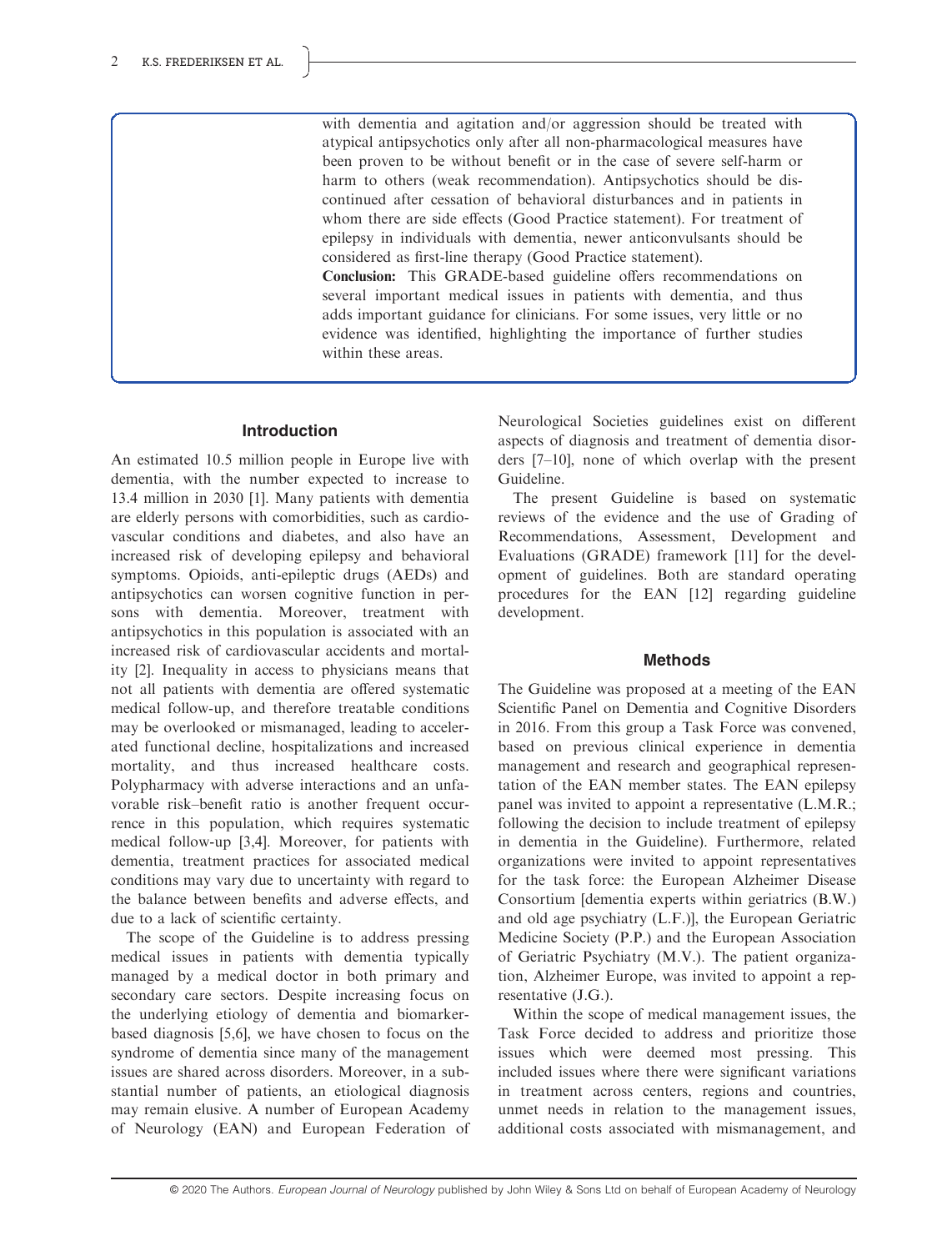where mismanagement was associated with negative health consequences. The process by which the issues were selected were as follows: first a brain-storming session was carried out at a meeting of the entire EAN Scientific panel on Dementia and Cognitive Disorders. The brain-storming session resulted in the production of a list of possible issues to be addressed in the Guideline. This was followed by initial scoping searches, and further discussion and consensus-seeking via e-mail correspondence between members of the Task Force. Full consensus was reached for all recommendations. A list of five issues was agreed upon: systematic medical follow-up in dementia; management of vascular risk factors in dementia; management of pain in dementia; treatment of agitation/aggressive behavior with antipsychotics in dementia; and management of epilepsy in dementia. The Guideline was developed according to the Standard Operating Procedures of the EAN as described in the paper by Leone et al. [12], which included the development of an  $a$ priori protocol approved by the EAN (Appendix S1), and use of the GRADE framework [11] for development of guidelines, followed by final approval of the Guideline by the EAN Scientific Committee (Date of approval 14 April 2020). All co-authors were familiar with the GRADE framework. Please refer to other papers for details of the GRADE framework (e.g. Guyatt et al. [13]). The Task Force met at two in-person meetings. At the first meeting and according to the GRADE methodology a number of PICO (Population, Intervention, Comparator, Outcome) questions were formulated. At the final face-to-face meeting where all but two of the co-authors were present, the level of the quality of the body of the evidence (high, moderate, low, very low), the direction of the recommendation (for or against) and the strength of recommendation ('weak' or 'strong') were decided by consensus. This process also applied to those research questions where a Good Practice statement was made. The two co-authors not present were consulted following the meeting via email on whether they were in agreement with the decisions reached at the meeting. In instances where there was no evidence, the Task Force gave a Good Practice statement. 'Weak' and 'strong' have specific meanings which relate to the interpretation of a given recommendation within GRADE. Work on the Guideline was divided amongst all authors, so that two persons were responsible for the work on each topic, with K.F. and G.W. coordinating the work. Remaining members of the Task Force were regularly updated and involved in all aspects of the work throughout the process by the Task Force chairperson via email, and input was requested when necessary.

#### Search strategy, selection of studies, data extraction, risk-of-bias assessment and data synthesis

Six databases (including MEDLINE and Embase) were searched using relevant search terms including terms from controlled vocabularies and thesauruses. A single search string was developed for each management issue (See Appendix S1 for full search strategy). Each search strategy was reviewed using the Peer Review of Electronic Search Strategies (PRESS) checklist [14]. Eligible studies were randomized controlled trials (RCTs) which reported on relevant interventions and outcomes. For pain and vascular risk factors, observational studies were also included, since it was the opinion of the Task Force that, for these two issues, observational studies might contribute important evidence. Two of the co-authors (follow-up: D.R., K.F.; epilepsy: C.N., K.F.; vascular: A.V., K.F.; pain: M.K., K.F.; antipsychotics: E.S., K.F.) independently screened the identified references using an online software tool and piloted questionnaires first on title and abstract and secondly on full-text level. Data extraction was carried out by one author (K.F.) in a piloted Excel spreadsheet, and subsequently checked by the second co-author as with the screening. Financial disclosure statements and conflict of interest statements were extracted for all included studies and are reported in Table S1. Risk of bias for RCTs was assessed using the Cochrane´s risk-of-bias assessment tool, version 1 [15] and, for observational studies, the Newcastle–Ottawa Quality Assessment Scale [16] was used. Data synthesis could be either as meta-analysis or narrative synthesis depending on the number of studies identified and which type of synthesis heterogeneity across studies permitted (See Appendix S1 for further details on the methods). Due to space restraints, results will largely be presented in supplementary tables and figures referred to throughout the text.

# Section 1: Systematic medical follow-up in dementia

#### Background for systematic medical follow-up in dementia

Many patients with dementia are not followed by a medical doctor after initial diagnosis or may only be followed regularly for less than a year. Although no disease-modifying treatment is available for any of the neurodegenerative dementias, adequate management of associated medical conditions may reduce the burden of disease and functional decline [17–19]. In patients with dementia, some guidelines recommend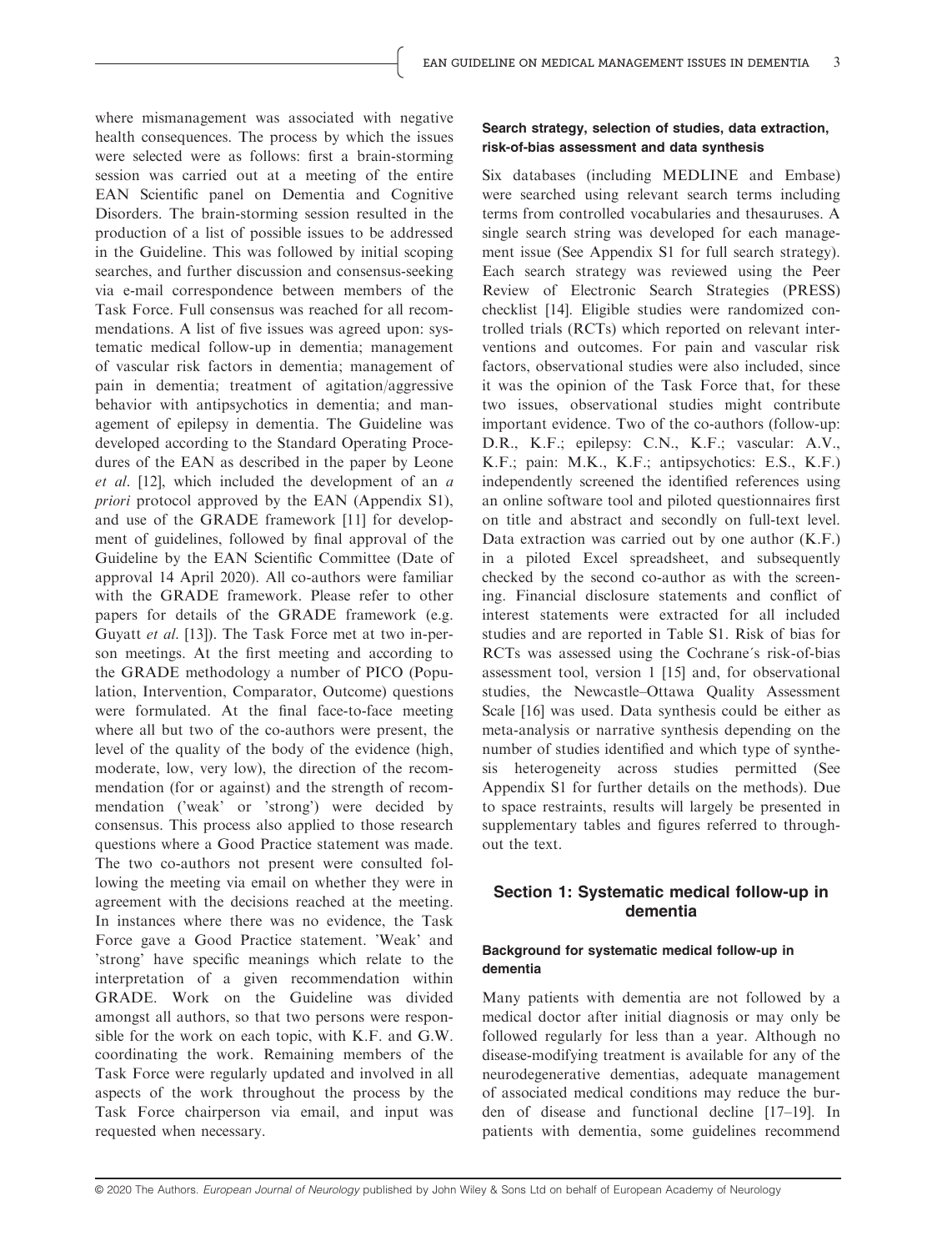that patients should be followed by a specialist (e.g. neurologist or psychiatrist or geriatrician) [20]. However, many patients with dementia may never see a specialist [21]. Lack of insight and autonomy, an early and prominent symptom in many patients with dementia [22], may diminish the ability to make decisions about treatment [23] and is also associated with caregiver burden [24]. Cognitive and non-cognitive symptoms of dementia may constitute some of the barriers which impair access to medical care for patients with dementia [25].

# Research question 1.1

Should home-living (non-institutionalized) patients with dementia be offered systematic medical follow-up in a memory clinic setting?

# PICO question

Population: Home living (non-institutionalized) patients with dementia.

Intervention: Planned structured follow-up in the form of consultations offered in a medical dementia specialist team.

Comparator: Usual care.

Outcome: 1. Institutionalization (Important); 2. Caregiver burden (Important); 3. Acute hospital admissions (Important); 4. Activities of daily living (ADL; Critical).

# Summary of evidence

We identified 400 references (after deduplication) for screening. No studies were eligible for inclusion (Figure S1 and Table S3).

# Level of evidence

Not applicable.

# Good Practice statement

The authors conclude that patients with dementia should be offered regular, preplanned medical followup. The setting will depend on the organization of local health services and should as a minimum include general practitioners with easy access to dementia specialists.

# Supplemental considerations for systematic medical follow-up in dementia

We believe that regular, prescheduled follow-up in patients with dementia is important in order to address psychosocial as well as medical issues during the course of the condition. For optimal medical follow-up, visits in a multiprofessional setting (e.g. a memory clinic), where possible, are important.

Interaction between healthcare providers and patients with dementia is challenging due to lack of insight and self-awareness and other cognitive and non-cognitive symptoms of dementia leading to impaired autonomy [22,23], and may thus be better handled in a multiprofessional setting. Furthermore, we believe that multiprofessional memory clinics may be better suited for the management of cognitive, neuropsychiatric and other specific symptoms related to dementia disorders. Management of complex comorbidities, providing access for patients to participate in research and for meeting the needs of the caregiver are other important reasons. However, regular and preplanned medical follow-up may also be carried out in other settings, depending on the local organization of healthcare, for example, at the general practitioner´s office. Easy access to a dementia specialist, such as a neurologist, psychiatrist or geriatrician, is desirable. Certain patients (e.g. patients with frontotemporal dementia, patients with Lewy-body dementia, patients with diagnostic uncertainty, patients with severe psychiatric and behavioral symptoms, and patients with familial disorders) should be given high priority for follow-up in a specialist setting, for example, a memory clinic setting.

# Section 2: Management of vascular risk factors in dementia

# Background for management of vascular risk factors in dementia

Vascular risk factors are associated with an increased risk of cognitive decline and dementia [26] and with the rate of progression of dementia and the occurrence of brain pathology such as small vessel disease [27,28], lacunar infarcts [29,30] and microbleeds [31]. Hence, optimal management of vascular risk factors may potentially modify the disease course in dementia. On the other hand, pharmacological treatment of vascular risk factors is associated with unwanted side effects such as an increased risk of intracerebral hemorrhage with anticoagulants [32] and dizziness and falls with anti-hypertensives. However, differentiating treatment based on cognitive status and the aforementioned side effects may not be warranted. It is likely that in many patients with dementia, vascular conditions and risk factors are identified at the time of the dementia diagnosis. Usually medical doctors would treat such conditions. However, the medical doctor may be in doubt as to whether there is any additional benefit for the prognosis of the dementia condition, or additional harm in patients with dementia, associated with treatment of the vascular condition. For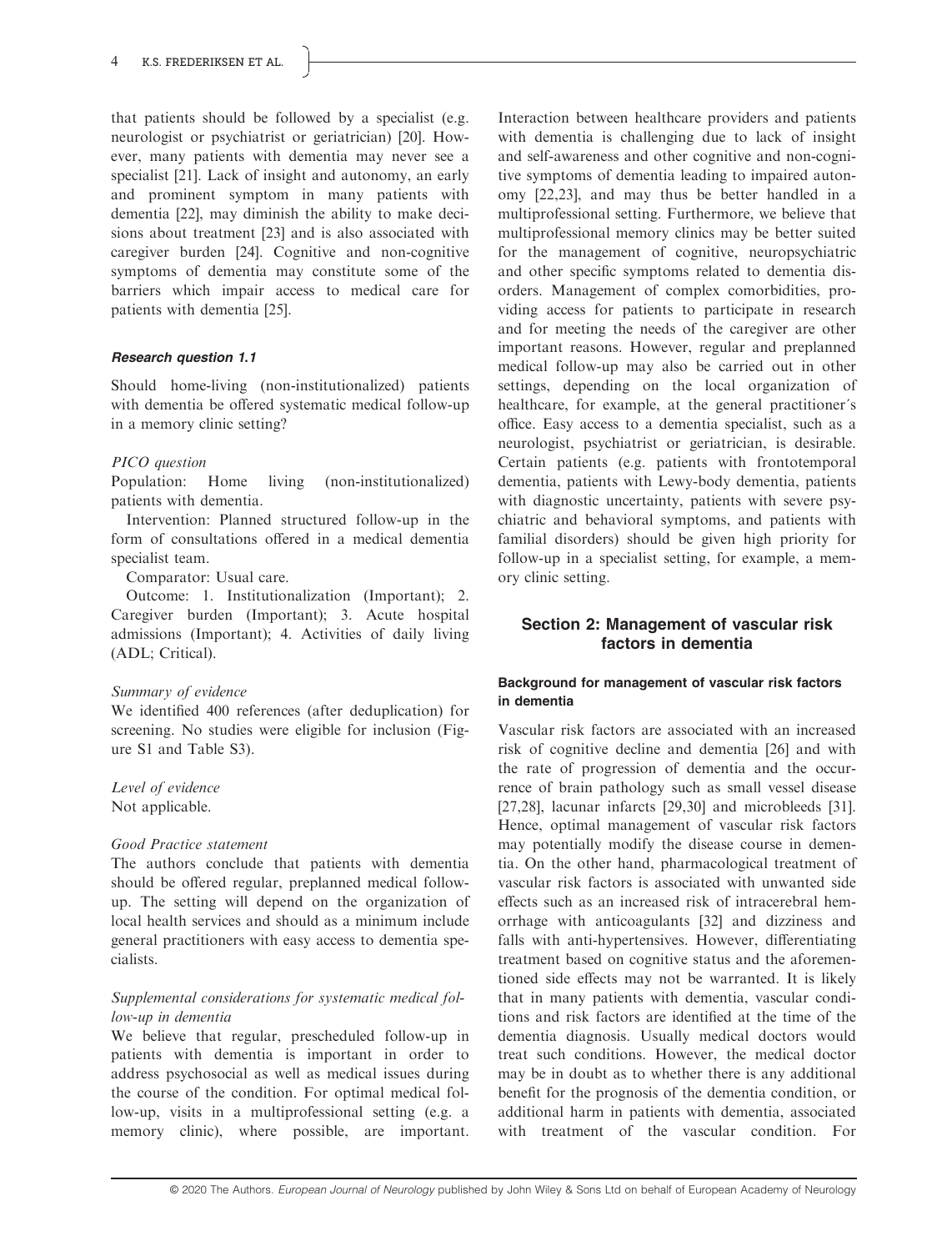example, treatment with anticoagulation may be withheld in patients with dementia in instances where treatment would be initiated in non-demented patients due to potentially differential risk–benefit profiles. A number of medical societies have addressed the issue of anticoagulation in patients with dementia, either implicitly or explicitly. The American Academy of Neurology guidelines for stroke prevention in atrial fibrillation conclude that data in patients with atrial fibrillation who have 'advanced' dementia or frequent falls are insufficient to determine whether anticoagulants are safe and effective [33]. European Stroke Organization guidelines do not address the use of anticoagulants in dementia patients, but do not recommend them in patients with comorbid conditions (e.g. falls, uncontrolled epilepsy, gastrointestinal bleeding or poor compliance) [34]. The European Society of Cardiology guidelines state that anticoagulation should only be withheld 'in selected patients with dementia where compliance and adherence cannot be ensured by a caregiver' [35].

#### Research question 2.1

Should patients with atrial fibrillation (without previous stroke, but where there is indication for anticoagulants), and dementia be treated with anticoagulants?

#### PICO question

Population: Patients with dementia and atrial fibrillation and indication for treatment with anticoagulants and no previous stroke or transitory ischemic attack.

Intervention: Treatment with new oral anticoagulants or warfarin.

Comparator: No treatment with new oral anticoagulants or warfarin.

Outcome: 1. Major hemorrhagic events (Critical); 2. Global cognitive function (Important); 3. Mortality (Important); 4. Ischemic cerebrovascular event (Critical).

#### Summary of evidence

We identified 7135 (after deduplication) references (See Figure S2 and Table S3). We found one study that was eligible for inclusion [36]. In a retrospective cohort study in patients with dementia and atrial fibrillation (but no previous stroke), results from 3724 patients followed for a median (interquartile range) of 669 (805) days, were reported. Patients were either not treated (for unknown reasons) or treated with warfarin. Treatment was not associated with an increased risk of major hemorrhagic events [hazard ratio 1.07, 95% confidence interval (CI) 0.82–1.39], a decreased risk of mortality (hazard ratio 0.88, 95% CI 0.77–1.01) and ischemic stroke (hazard ratio 0.74,  $95\%$  CI 0.54–1.03). The study did not report on global cognitive function (Tables S4 and S5). A financial disclosure statement and a conflict of interest statement were reported for the study (Table S1).

#### Level of evidence

The level of evidence was graded as very low (Tables S5 and S6).

#### Recommendation

The authors conclude that there should be a weak recommendation for treatment with anticoagulants in patients with dementia (without previous stroke) and atrial fibrillation.

#### Justification for recommendations

It is the opinion of the authors that the recommendation may be extended to include non-vitamin K oral anticoagulants, as these offer a better protection against ischemic stroke and a comparable safety profile [37]. There is a trend in the directions of the point estimates towards a beneficial profile, which importantly is in line with many other studies clearly demonstrating a beneficial effect of anticoagulation in patients with atrial fibrillation but no dementia [38]. In the opinion of the authors there is no reason to believe that some patients with dementia would not have a similar benefit from anticoagulation. Atrial fibrillation remains the commonest cause of ischemic stroke in the older population [39], and a study showed that elderly persons would accept a higher risk of a hemorrhagic event for a smaller reduction in the risk of an ischemic stroke [40]. There is no reason to believe that patients with dementia differ in this regard.

#### Research question 2.2

Does systematic management of vascular risk factors in patients with dementia slow the progression of dementia?

#### PICO question

Population: Patients with dementia and hypertension, hypercholesterolemia and type 2diabetes mellitus.

Intervention: Systematic management of vascular risk factors (concomitant hypertension, hypercholesterolemia, type 2 diabetes mellitus).

Comparator: Usual care.

Outcome: 1. Institutionalization (Important), 2. Global cognitive function (Critical), 3. Mortality (Important), 4. ADL (Important).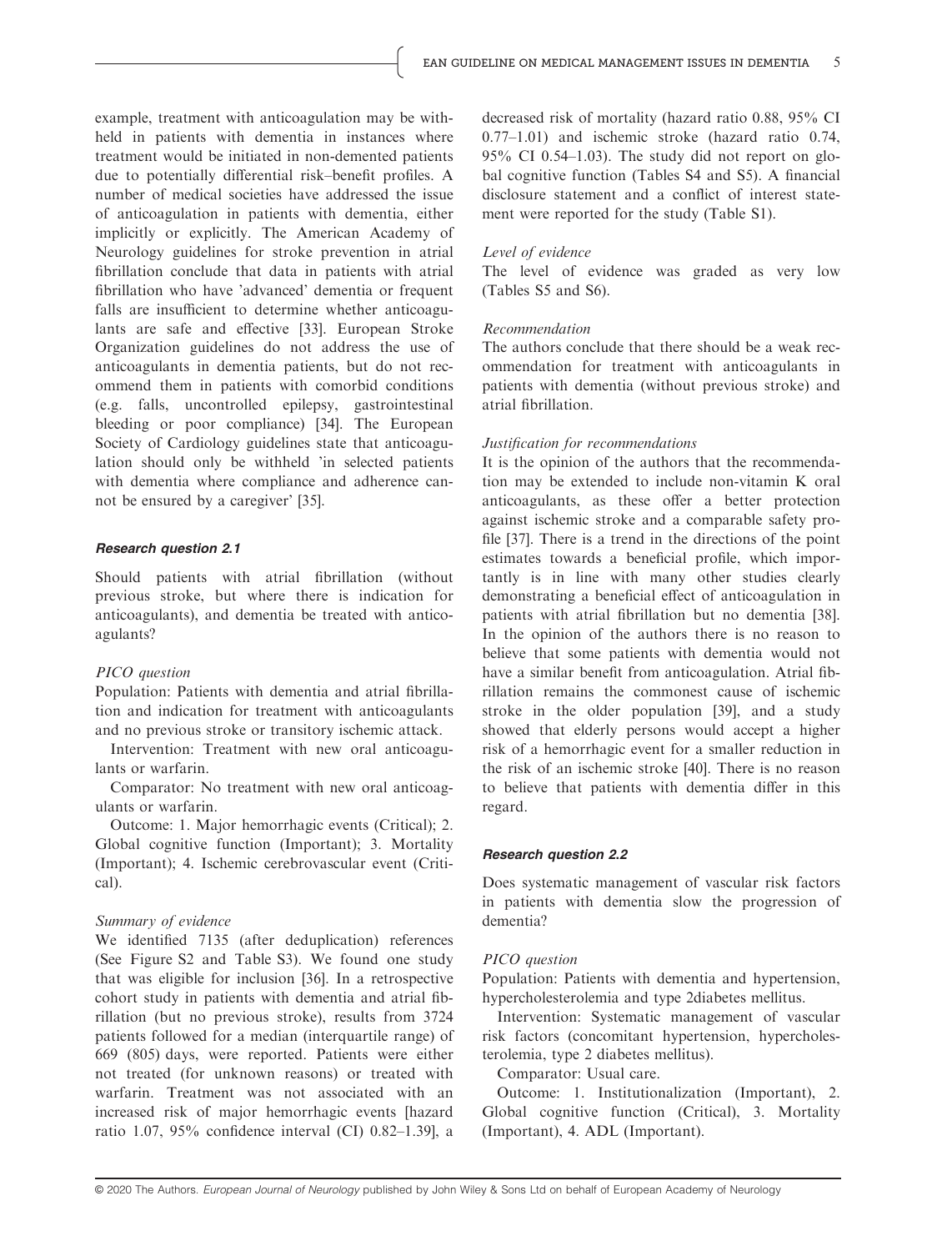#### Summary of evidence

One single-center retrospective cohort study was identified which reported on dementia patients with all three vascular risk factors [41] (Figure S2 and Tables S3 and S7). Twenty patients were followed for a mean (SD) of 30 (6) months. Treatment of one or more vascular risk factors was associated with less decline on Mini Mental State Examination [mean difference 2 (95  $\%$  CI  $-3.1$  to 7.2)] compared to no treatment at all (Table S8). The study did not report data on the three remaining outcomes. No grading of evidence, using the GRADE framework, was carried out since it was the opinion of the authors that the evidence was insufficient to make a recommendation. Financial disclosures and a statement on conflict of interest were reported for the study (Table S1).

Level of evidence Not applicable.

#### Good Practice statement

The authors conclude that systematic management of vascular risk factors should be performed in patients with mild to moderate dementia since prevention of cerebrovascular pathology may impact on the progression of dementia.

#### Justification for statement

We believe that systematic management of vascular risk factors is as important in patients with mild to moderate dementia as in patients without dementia as these factors are associated with adverse health outcomes and because an effect is unlikely to differ between patients with and without dementia [26–31]. It is the opinion of the authors that the value and attitudes of patients with dementia would not go against treatment, at least for a majority of patients. Since treatment may be associated with side effects, we believe that the recommendations should not extend to patients with severe dementia as the risk–benefit ratio becomes less clear, and because a short life expectancy may exclude any benefit from treatment.

# Supplemental considerations for management of vascular risk factors in dementia

In patients with dementia, vascular risk factors may be neglected, and undertreated [42]. We believe that there is no reason to assume that patients with dementia benefit less from management of vascular risk factors than other patient groups. Furthermore, prevention of vascular pathology may provide an important added value in patients with vascular risk factors and dementia [43]. We believe that treatment should be individualized, issues of compliance should be considered, and

measures to ensure compliance and safety should be instituted where necessary. Review of existing medication should be carried out for drugs which may increase the risk of vascular pathology. Whether or not to institute pharmacological treatment should, in the opinion of the authors, be carefully considered in patients with falls, low compliance and advanced dementia and when life expectancy may be short because of safety concerns and because there may be uncertainty regarding the balance between harm and benefit.

# Section 3: Management of pain in dementia

#### Background for management of pain in dementia

Painful conditions, such as arthritis are as frequent in patients with dementia as in patients without dementia [44]. Moreover, patients with advanced dementia may not be able to report pain adequately because of impairment of memory or language, and pain may be difficult to assess [45]. Further, pain has been found to be associated with behavioral symptoms in patients with dementia [46]. Therefore, identification and treatment of pain is important but poses several challenges, which may both lead to overtreatment and undertreatment. For example, pain associated with malignancies and treatment of pain in an end-of-life situation may warrant use of opioids. However, use of opioids for the treatment of agitation when it is suspected to be attributable to pain may lead to overuse, which can be detrimental and constitutes a potential safety issue [47]. Conversely, use of milder analgesics more routinely in the presence of behavioral changes may be a rational intervention [48].

#### Research question 3.1

In patients with dementia, should opioids be discontinued?

#### PICO question

Population: Patients with dementia who are treated with opioids.

Intervention: Discontinuation of opioid treatment.

Comparator: Continuation of opioid treatment.

Outcome: 1. Psychotropic treatment (Important); 2. Global cognitive function (Critical); 3. Mortality (Important); 4. Pain (Critical); 5. Neuropsychiatric symptoms (Important).

#### Summary of evidence

We identified 1834 references (after deduplication) for screening. No references were eligible for inclusion (Figure S3 and Table S9).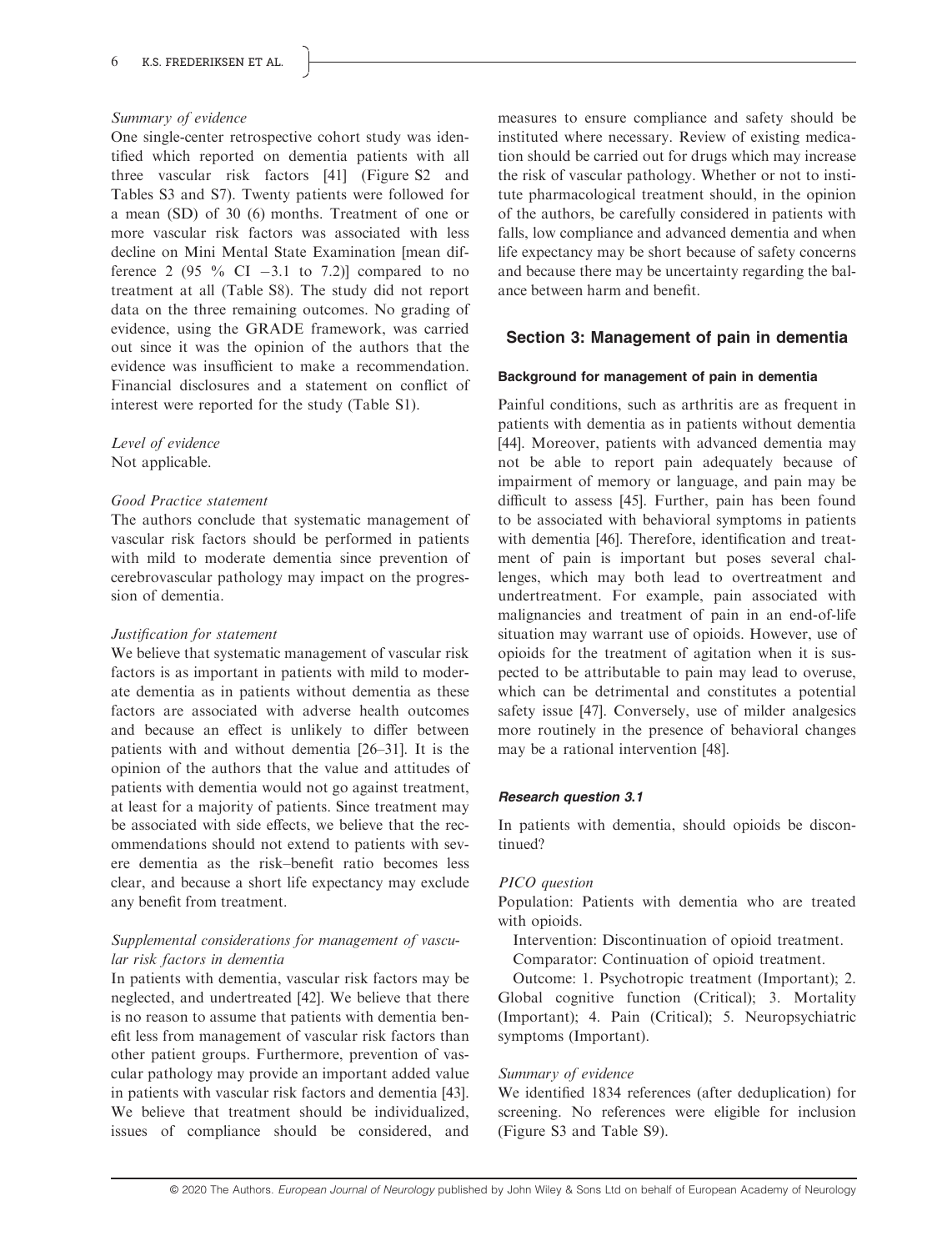Level of evidence Not applicable.

#### Good Practice statement

The authors conclude that discontinuation of opioids should be considered in patients for whom there are no complaints of pain and no clear indication, where mild analgesics have not been tried and in patients in whom there is suspicion of side effects, such as rapid cognitive decline, sedation, falls, respiratory problems, constipation, nausea or reduced appetite.

#### Research question 3.2

Should behavioral symptoms in patients with dementia be treated with mild analgesics?

#### PICO question

Population: Patients with dementia and behavioral symptoms.

Intervention: Treatment with mild analgesics (paracetamol).

Comparator: No treatment with analgesics.

Outcome: 1. Psychotropic treatment (Important); 2. Global cognitive function (Important); 3. Agitation/ aggression (Critical); 4. Neuropsychiatric symptoms (Important).

#### Summary of evidence

After screening, we included a single RCT [49] (Figure S3 and Table S9). In a placebo-controlled crossover study, 25 patients were randomized to either paracetamol or placebo. There was no difference in change in agitation over 8 weeks (as measured by the Cohen-Mansfield Agitation inventory). Use of paracetamol was found to be associated with less use of as-needed antipsychotics [mean difference  $-0.28$  (95% CI –1 to 0.45); Tables S10 and S11]. The study did not report on neuropsychiatric symptoms or global cognitive function. Financial disclosure statement and statement on conflict of interest was reported for the study (Table S1).

#### Level of evidence

The level of evidence was graded as very low (Tables S11 and S12).

#### Recommendation

The authors conclude that there should be a weak recommendation against treatment of behavioral symptoms in persons with dementia with mild analgesics.

#### Justification for recommendations

The study identified for the present PICO did not demonstrate an effect of treatment with paracetamol on behavioral symptoms in patients with dementia. Behavioral symptoms may be caused by many underlying causes, of which pain is one, and the rationale for the use of analgesics against behavioral symptoms would be to alleviate pain. Therefore, routine use of analgesics as a treatment for behavioral symptoms would neglect the identification of the true underlying cause and instead assume that in most cases pain is the causative factor. Moreover, the recommendation extends to all mild analgesics, as there is no reason to suspect efficacy will differ.

# Supplemental considerations for management of pain in dementia

Assessment of pain in patients with dementia is important, but complicated by impaired communication, particularly in patients with advanced dementia [45]. We believe that behavioral signs must be included in the assessment of pain in patients who are impaired in verbal communication. Conversely, pain should also always be considered as a possible cause of behavioral signs. Conditions other than pain which may cause altered behavior must be ruled out before starting analgesics, and, if relevant, non-pharmacological treatment instituted. In patients receiving analgesics, always review treatment at regular intervals. We believe that when initiating treatment with analgesics, a stepwise approach starting with mild analgesics should be used. For safety reasons, long-acting opioids should not be introduced before short-acting opioids. Follow-up is important after initiation of analgesics (particularly opioids) to assess sedation, nausea and cognitive deterioration and after discontinuation to assess re-emergence of pain.

# Section 4: Treatment of agitation/aggressive behavior with antipsychotics in dementia

#### Background for treatment of agitation/aggressive behavior with antipsychotics in dementia

Aggression or agitation may occur during the course of the condition without obvious reasons or when patients with dementia experience stress (e.g. changes in the environment during hospitalization), as a result of a physical condition, or as side effects of drug treatment. A number of meta-analyses have found that the efficacy of antipsychotics for treating agitation/aggression in patients with dementia, is modest and confers increased mortality and risk of cerebrovascular accidents [50–52]. In 2007 European regulatory agencies and the US Food and Drug Administration (FDA) issued warnings regarding the use of atypical antipsychotics in patients with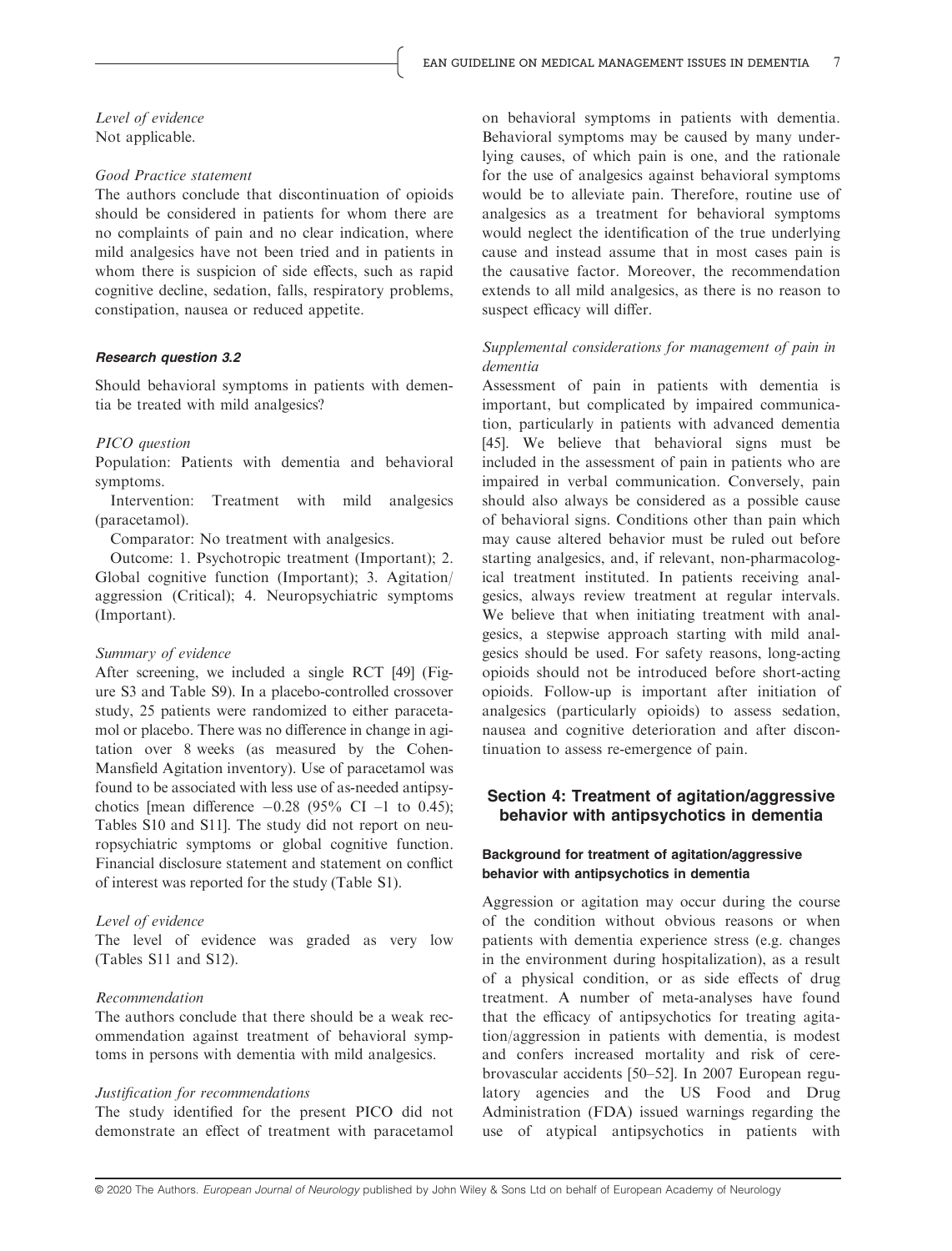dementia. This was extended by the European Medicines Agency in 2008 and the FDA in 2009 to include a warning regarding the use of all antipsychotics, partly based on a number of large observational studies and meta-analyses that showed an increased mortality associated with treatment [53–59], which has been confirmed in subsequent studies [2,60].

However, antipsychotics may be used as first-line pharmacological treatment in agitation/aggression under certain preconditions (after all non-pharmacological measures have been proven to be without benefit or in the case of severe self-harm or harm to others) [61]. This includes the use of risperidone, haloperidol and aripiprazole. Antipsychotics confer modest benefits for short-term treatment of aggression/agitation in dementia [50–52], but these benefits have to be balanced against the risk of serious adverse events including increased mortality. The benefits are less clear-cut with long-term prescribing, but the mortality risk remains significantly elevated [53–59]. Therefore, minimizing and individualizing (with regular assessment of the individual risk–benefit ratio) the use of antipsychotics and ensuring that treatment with antipsychotics is only instituted when non-pharmacological treatment proves to be ineffective and when treatable causes of agitation/aggression have been ruled out, is necessary and will improve quality of life and function. A prescription or dose optimization of cholinesterase inhibitors or memantine should be carried out in parallel to other measures, since the effects of this may only be evident with a delay of 8 to 12 weeks. Because of the risk of severe hypersensitivity to antipsychotics in patients with Lewy-body dementia and Parkinson´s disease dementia, the recommendations for Research questions 4.1 and 4.2 do not extend to these patients.

#### Research question 4.1

Should patients with dementia and agitation/aggressive behavior be treated with modern (atypical) antipsychotics compared to no pharmacological treatment?

# PICO question

Population: Patients with dementia and agitation/aggressive behavior.

Intervention: Treatment with aripiprazole, zotepine, olanzapine, quetiapine, risperidone or clozapine.

Comparator: No pharmacological treatment.

Outcome: 1. Mortality (Important); 2. Agitation/ Aggression (Critical); 3. Global cognitive function (Important); 4. Serious adverse events (Critical); 5. Caregiver burden (Important).

# Summary of evidence

A total of 4058 references were screened and seven references were included [62–68] (Figure S4 and Table S13 and S14). Two references reported on different outcomes from the same study [65,66]. All studies included were RCTs. Studies were on risperidone  $(0.25 \text{ to } 2 \text{ mg})$ , quetiapine  $(25 \text{ to } 200 \text{ mg})$  or olanzapine (2.5 to 15 mg). Meta-analysis was not performed due to heterogeneity in populations, length of interventions and outcome measures. There were no differences in mortality between interventions and across studies [62,64,65,67,68] (relative risk point estimates 0.85–2.08; not significant) or serious adverse events [62,63,66,67] (relative risk point estimates 0.89–1.9; not significant in all but one study [68]). However, there were, in general, very few events for the two outcomes, possibly because of the relatively low number of patients and short length of included trials (6– 36 weeks; four studies  $\leq$  12 weeks). For both global cognitive function and agitation/aggression scores, there was no difference in change score between treatment and placebo, except for a single study [67]. None of the studies reported on caregiver burden (Table S15). All studies reported financial statements. All but one study [67] reported receiving some or all of the funding for the study from pharmaceutical companies. One study did not include a statement on conflict of interest [62] (Table S1).

# Level of evidence

The level of evidence was graded as low (Tables S15 and S16).

#### Recommendation

The authors conclude that there should be a weak recommendation against treatment of patients with dementia and agitation/aggressive behavior with modern (atypical) antipsychotics compared to no pharmacological treatment.

# Justification for recommendations

It is the opinion of the authors that treatment of agitation and aggression (in the absence of severe selfharm or harm to others) should principally be directed at underlying causes, which in many instances are identifiable and to some extent treatable or manageable. Further, the effect of antipsychotics will (in the absence of psychotic symptoms) in many instances rely on a sedating effect, which in general is unwanted. Finally, use of antipsychotics in elderly and patients with dementia is associated with an increased risk of severe morbidity and mortality [2,53–60]. We believe that in light of this, and the fact that the included studies did not demonstrate an effect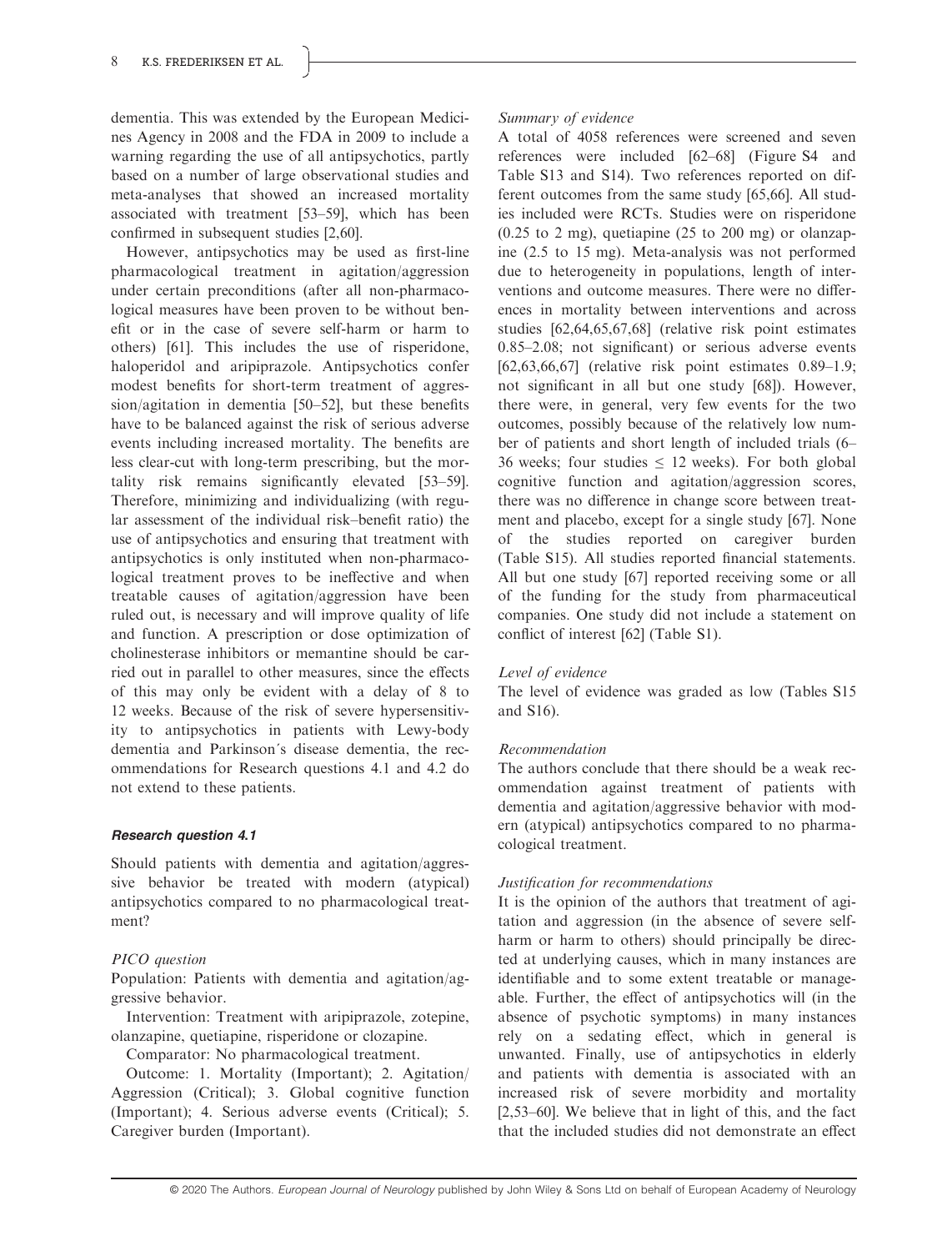of treatment, a majority of patients will prefer no pharmacological treatment.

#### Research question 4.2

Should patients with dementia and agitation/aggressive behavior be treated with modern (atypical) antipsychotics compared to haloperidol?

#### PICO question

Population: Patients with dementia and agitation/aggressive behavior.

Intervention: Treatment with aripiprazole, zotepine, olanzapine, quetiapine, risperidone or clozapine.

Comparator: Haloperidol.

Outcome: 1. Mortality (Important); 2. Agitation/ Aggression (Critical); 3. Global cognitive function (Important); 4. Serious adverse events (Critical); 5. Caregiver burden (Important).

#### Summary of evidence

Four references reporting on the effect of atypical antipsychotics versus haloperidol were identified (Figure S4 and Tables S13 and S17). Three studies were RCTs [69–71] and one was an RCT with a crossover design [72]. Three studies compared risperidone (0.25 to 2 mg) to haloperidol (0.25 to 3 mg), and one study compared it with olanzapine (2.5 to 7.5 mg). There were no events in the studies reporting on mortality [69,70,72] or serious adverse events [71,72]. With regard to agitation/aggression, two studies on risperidone reported that treatment with atypical antipsychotics improved scores [71,72], and two studies, one on risperidone, the other on olanzapine, reported the converse [69,70]. However, none of the studies reported measures of variance (Tables S18 and S19). None of the studies reported on caregiver burden. One study did not include a financial statement [69], and two studies reported receiving funding for the study from pharmaceutical companies [71,72]. None of the studies included a conflicts of interest statement.

#### Level of evidence

The level of evidence was graded as very low (Tables S18 and S19).

#### Recommendation

The authors conclude that there should be a weak recommendation for treatment of patients with dementia and agitation/aggressive behavior with modern (atypical) antipsychotics compared to haloperidol when pharmacological treatment of agitation/aggressive behavior is necessary. Among modern (atypical) antipsychotics, risperidone may be considered as firstline treatment when pharmacological treatment of agitation/aggressive behavior is necessary.

#### Justification for recommendations

Atypical antipsychotics is superior compared to placebo in reducing behavioral symptoms in patients with dementia, whereas haloperidol is not [73] and in elderly patients with various conditions, risperidone has been found to be as efficacious as haloperidol [74]. Moreover, several very large observational studies have demonstrated that haloperidol is associated with higher mortality, risk of pneumonia and cardiovascular disease compared to atypical antipsychotics (including risperidone) [53,54].

#### Research question 4.3

Should treatment with antipsychotics routinely be discontinued?

#### PICO question

Population: Patients dementia who are currently being treated with antipsychotics.

Intervention: Discontinuation of antipsychotics.

Comparator: Continuation of treatment.

Outcome: 1. Mortality (Important); 2. Neuropsychiatric symptoms (Critical); 3. Global cognitive function (Important); 4. Serious adverse events (Critical); 5. Caregiver burden (Important).

#### Summary of evidence

Eight references [75–82] reporting on the effect of discontinuation of antipsychotics were identified (Figure S4 and Table S13 and S20) from a total of six studies. Three studies were single-center and three were multi-center RCTs. A number of references reported on the same two studies. In detail, Devanand et al. [7879] reported on the same study as was the case with Ballard et al. [8182]. In both instances, the studies reported on the same cohort, but outcomes relevant for the PICO were reported in two different studies (e.g. mortality in one study and neuropsychiatric symptoms in another). A recent Cochrane metaanalysis [83] on discontinuation of antipsychotics assessed three studies not included in the present Guideline. One study did not report on any of the outcomes for the PICO [84] and two did not test a relevant intervention [85,86] (i.e. did not test the intervention which was defined in the PICO; Table S13). One additional study which was evaluated as satisfying the inclusion criteria and none of the exclusion criteria for the present Guideline, was included in the present Guideline but had not been included in the

<sup>© 2020</sup> The Authors. European Journal of Neurology published by John Wiley & Sons Ltd on behalf of European Academy of Neurology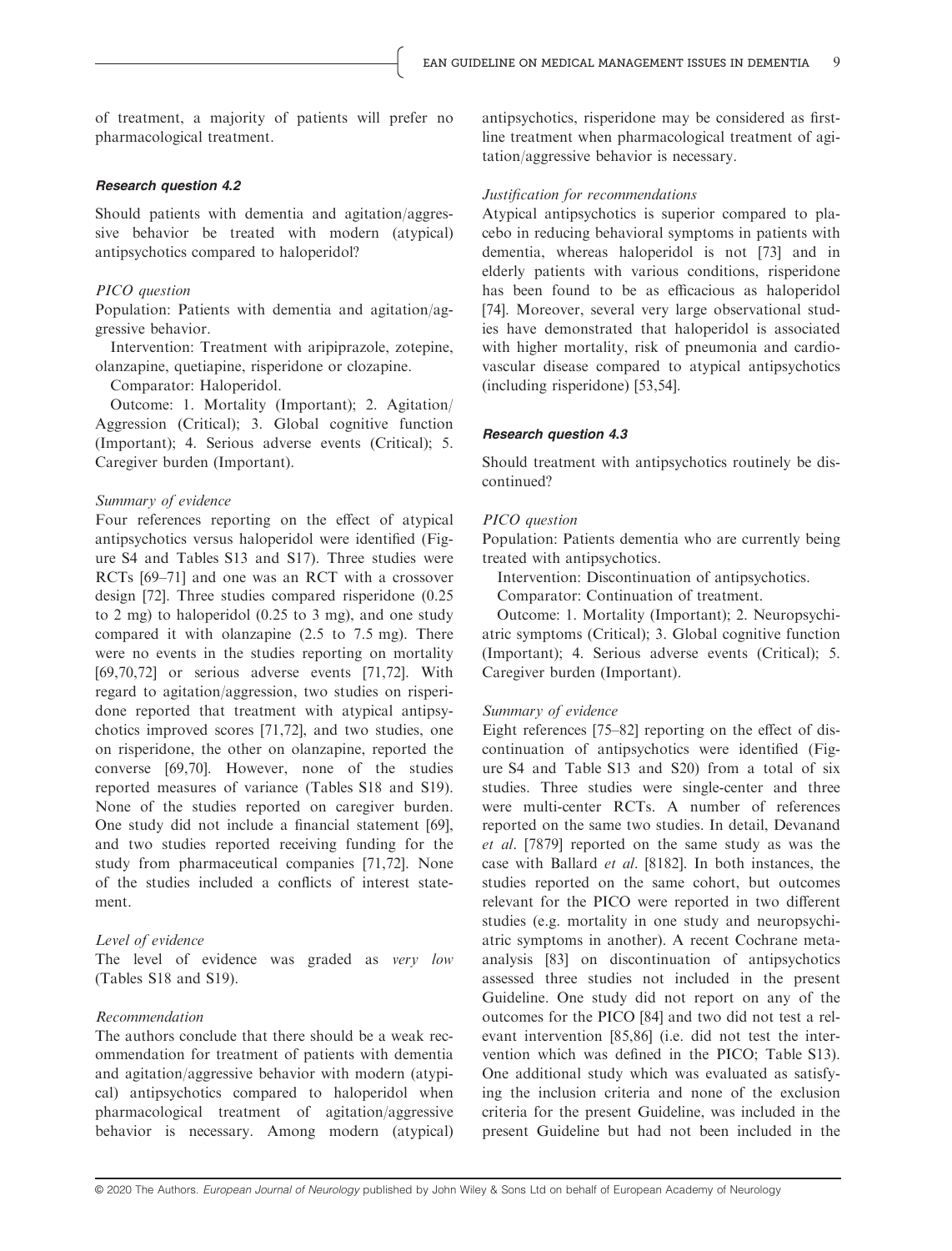previously published Cochrane review [82]. Study duration ranged from 4 weeks to 12 months, with one study reporting 42-month follow-up [82]. For studies reporting on mortality, there was a low event rate. Point estimates for relative risk varied from 0.19 to 3.11, with most [75,77–80], but not all [82] showing no significant differences. One study reported on serious adverse events (relative risk 2.80, 95 % CI 0.98–7.98) [79]. With regard to neuropsychiatric symptoms, two studies reported improvement with discontinuation [80,81] and two reported improvement with continuation [75,79]. A single study reported on global cognitive function and found favorable results for discontinuation [mean difference in change from baseline between the two groups  $8$  (95  $\%$  CI 2.20–13.80)] [81]. None of the identified studies reported on caregiver burden (Table S21). Two studies did not include a financial disclosure statement [75,76]. Four studies reported on conflicts of interest [75,78,81,82] (Table S1).

# Level of evidence

The level of evidence was very low.

# Recommendation

The authors conclude that there should be a weak recommendation for discontinuation in patients currently treated with antipsychotics. Discontinuation of antipsychotics may be considered in patients for whom there is no obvious indication and in patients in whom there is suspicion of side effects, such as rapid cognitive decline, sedation, falls, or extrapyramidal symptoms.

# Justification for recommendations

The identified studies did not show a significant positive or detrimental effect of discontinuation of antipsychotics. Observational studies have clearly demonstrated that treatment is associated with increased mortality in patients with dementia [53–59].

# Supplemental considerations for treatment of agitation/ aggression with antipsychotics in dementia

We believe that treatment with antipsychotics may be relevant in selected patients with agitation and/or aggression. With the recommendations in this guideline, we wish to indicate that in those patients where antipsychotics are indicated, atypical antipsychotics will often be the first-line treatment. Most medical specialties may get involved in the decision to start or stop antipsychotic treatment. A detailed neuropsychiatric assessment including medical and drug history must be performed before initiating antipsychotic treatment.

In particular factors such as infection, dehydration, pain, pulmonary or cardiac disease, environmental factors such as changes in living conditions, and other stressors should be identified and treated adequately by nonpharmacological approaches. We believe that a principle of watchful waiting should be adopted before initiating treatment with antipsychotics. Anti-dementia medication (cholinesterase inhibitors and memantine) should be instituted as indicated. Communication and interaction with professional and family caregivers should be optimized. It is the opinion of the authors that antipsychotic treatment may be necessary in patients with severe agitation and/or aggression causing harm to themselves or to other people. Shared decision-making must be emphasized, and the patient as well as a legal guardian in instances where one has been appointed must be informed about the individual risk–benefit ratio. In instances where treatment with antipsychotics is initiated, starting low with slow uptitration to the minimally effective dose or until unacceptable side effects occur is, in the opinion of the authors, paramount. Follow-up for all patients should be planned and a preplanned stop date should be considered since symptoms may remit spontaneously. Long-term treatment (more than 3 months) may be necessary in a minority of patients and must be monitored carefully (e.g. effects on symptoms, body weight, cognition, extrapyramidal symptoms, sedation and ECG).

# Section 5: Management of epilepsy in dementia

#### Background for management of epilepsy in dementia

Patients with dementia are at an increased risk of developing epilepsy [87,88], but it remains undetermined whether epilepsy is a common complication [89]. This highlights the importance of correct diagnosis and detailed monitoring of treatment, including the use of EEG, and the need for more research. Further, complex partial seizures may be overlooked due to cognitive impairment, overlap in symptomatology (e.g. fluctuations in level of consciousness and attention in patients with Lewy-body dementia) [90] and lack of knowledge among caregivers. A first seizure after a patient has been diagnosed with dementia may be interpreted as structural epilepsy (if no other competing factors which may lower the threshold of a seizure are identified), requiring consideration of institution of treatment. Underdiagnosis and undertreatment of epilepsy may therefore be common in patients with dementia. The aim of treatment of epilepsy in patients with dementia is to reduce seizures, mitigate the consequences of seizures, such as falls, and improve quality of life, and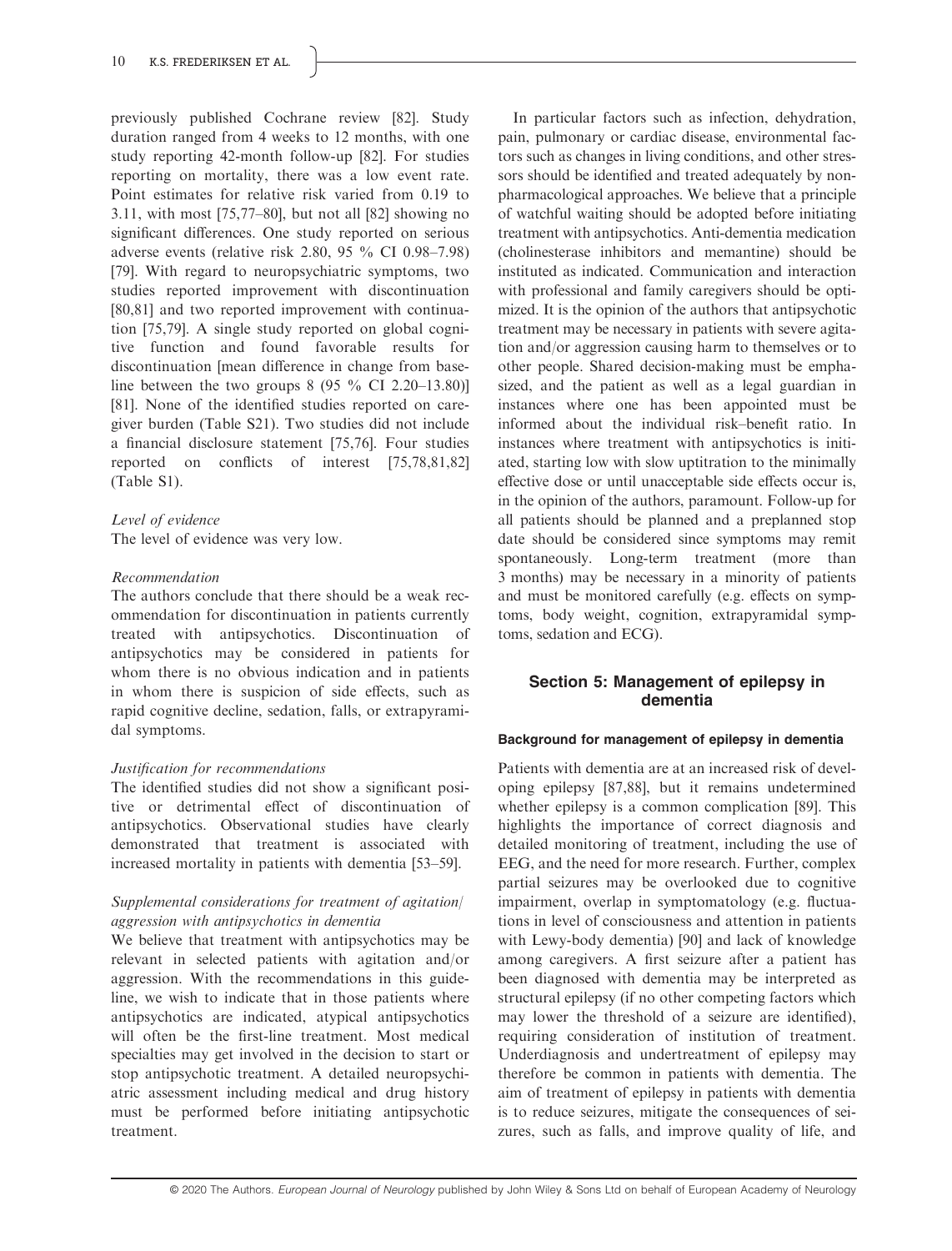treatment should be tailored to meet the needs of the individual patient. Moreover, some evidence suggests that seizures may affect cognition negatively, although confounders such as concurrent treatment with AEDs, underlying pathology and a general use of retrospective study design in studies examining the relationship, have been obstacles in elucidating this relationship [90–92]. Data from patients with dementia are lacking on this issue, but clinical experience suggests that persons with both congenital and acquired cognitive deficits are more prone to cognitive and sedative adverse effects of psychoactive drugs, including AEDs. Furthermore, pharmacodynamic and pharmacokinetic aspects, drug interactions and adverse effects may warrant special attention, particularly in elderly patients [93].

There is now a relatively large number of AEDs available with different modes of action and adverse effects. Clinical experience and some data suggest that, in older people, newer AEDs, such as lamotrigine and levetiracetam, are less prone to lead to cognitive side effects than traditional AEDs, such as carbamazepine, phenytoin and valproate [94].

#### Research question 5.1

Should patients with dementia and one or more seizures after diagnosis be treated with either levetiracetam/lamotrigine or carbamazepine/phenytoin/ valproate?

#### PICO question

Population: Patients with dementia and one or more seizures of undetermined origin after the diagnosis of dementia.

Intervention: Treatment with either levetiracetam or lamotrigine.

Comparator: Treatment with either carbamazepine, phenytoin, valproate.

Outcome: 1. Serious adverse events (Important); 2. Global cognitive function (Critical); 3. ADL (Important); 4. Number of seizures (Critical).

#### Summary of evidence

A total of 323 references were identified (after deduplication) and screened. No studies were eligible for inclusion (Figure S5 and Table S22).

# Level of evidence Not applicable.

# Good Practice statement

Newer anticonvulsants (including levetiracetam and lamotrigine) should be considered as first-line treatment of epilepsy in patients with dementia due to

their lower potential for drug interactions, lower incidence of adverse effects and linear pharmacokinetics.

#### Justification for statement

The recommendations pertaining to treatment of epilepsy in patients with dementia are based on indirect evidence from other patient groups including older patients treated for epilepsy. Newer anticonvulsants (including but not limited to levetiracetam and lamotrigine) have been found to have as good or better seizure control in many conditions [95] and show superior tolerability compared to older anticonvulsants [96].

#### Supplemental considerations for treatment of epilepsy in dementia

We believe that patients with dementia should be given the same attention and care as people without dementia regarding the management of epilepsy. It is important to regularly inquire about potential seizure markers with patients and their caregivers. Potential harms and benefits have to be considered when introducing a new AED and rapid follow-up ensured. It is the opinion of the authors that the choice of AED in a patient with dementia should be individualized. Due consideration should be given to the individual patient's concomitant pharmacological treatment and comorbidities, adverse effect profile of AEDs, effects on bone health and osteoporosis [97], and the availability of different drug formulations, dosing schedules, and risk of non-compliance. Monotherapy is recommended, and AEDs are better tolerated when started at low dose with gradual uptitration to as low a dose as possible to achieve seizure freedom. The aim is to minimize dose-dependent side effects (e.g. worsening of cognitive impairment, impaired gait, sedation, tremor, dizziness, visual disturbances and mood), to which older people are sensitive, and which may be particularly troublesome in patients with dementia. If valproate is considered, it is important to be aware of the risk of valproate encephalopathy (lethargy, reduced attention, behavioral changes) [98].

#### **Discussion**

This Guideline summarizes the evidence for the management of important medical issues in patients with dementia and gives recommendations for clinicians. One of the striking findings of the Guideline is the relative paucity of evidence for the medical management of medical issues in dementia, a chronic disorder with serious impact on patients, caregivers and society. Access to specialists is often limited in this patient population, and clinicians are faced with these management issues on a regular basis. The lack of scientific evidence,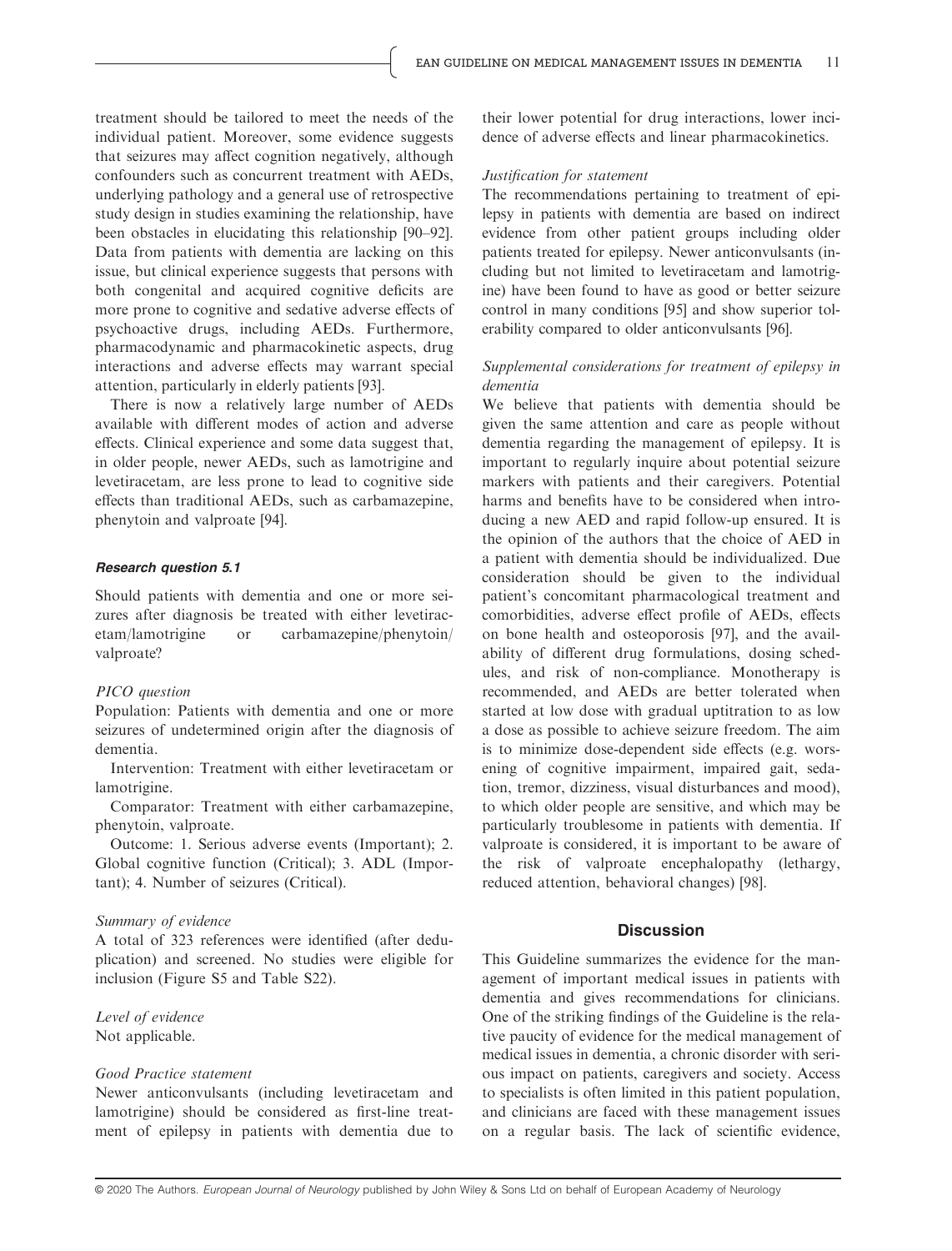however, does not confer the possibility of not acting; therefore, we have also sought to give guidance when no evidence was available, based either on indirect evidence or clinical judgement amongst the members of the Task Force which represents experts within the field of dementia research and care. The Guideline is based on the GRADE framework. This approach has strengths and weaknesses, as has also been highlighted by others [99,100], which also need to be considered.

In conclusion more research on the medical management issues covered in the present Guideline and other issues of the management of dementia is needed. Stakeholders such as patient advocacy groups, funding bodies, politicians and clinicians should work together to secure such opportunities, including funding for research.

# Acknowledgement

The EAN supported this work by a grant to cover three face-to-face meetings and for part-time funding for K.F.

# Disclosure of conflicts of interest

The authors declare no financial or other conflicts of interest.

# Data availability statement

The data that support the findings of this study are available from the corresponding author upon reasonable request.

# Supporting Information

Additional Supporting Information may be found in the online version of this article:

Appendix S1. Guideline protocol.

Fig S1. Flow chart for papers screened for systematic medical follow-up.

Fig S2. Flow chart for papers screened for management of vascular risk factors in dementia.

Fig S3. Flow chart for papers screened for management of pain in dementia.

Fig S4. Flow chart for papers screened for treatment with antipsychotics.

Fig S5. Flow chart for papers screened for treatment of epilepsy in dementia.

Table S1. Financial disclosure statements and conflicts of interest of included papers.

Table S2. Papers screened for systematic medical follow-up in dementia.

Table S3. Papers screened for management of vascular risk factors in dementia.

Table S4. Characteristics of included studies (anticoagulation and atrial fibrillation in patients with dementia).

Table S5. Quality assessment and summary of findings (anticoagulation and atrial fibrillation in patients with dementia).

Table S6. Newcastle–Ottawa risk-of-bias assessment scale for cohort studies (anticoagulation and atrial fibrillation in patients with dementia).

Table S7. Newcastle–Ottawa risk-of-bias assessment scale for cohort studies (vascular care for patients with dementia).

Table S8. Characteristics of included studies (vascular care for patients with dementia).

Table S9. Papers screened for management of pain in dementia.

Table S10. Characteristics of included studies (mild analgesics for behavioral symptoms).

Table S11. Quality assessment and summary of findings (mild analgesics for behavioral symptoms).

Table S12. Results of Cochrane´s risk-of-bias assessment tool, version 1 (mild analgesics for behavioral symptoms).

Table S13. Papers screened for treatment with antipsychotics in dementia.

Table S14. Characteristics of included studies (atypical antipsychotics vs. no pharmacological treatment).

Table S15. Quality assessment and summary of findings (atypical antipsychotics vs. no pharmacological treatment).

Table S16. Results of Cochrane´s risk-of-bias assessment tool, version 1 (atypical antipsychotics vs. no pharmacological treatment).

Table S17. Characteristics of included studies (atypical antipsychotics vs. haloperidol).

Table S18. Quality assessment and summary of findings (atypical antipsychotics vs. haloperidol).

Table S19. Results of Cochrane´s risk-of-bias assessment tool, version 1 (atypical antipsychotics vs. haloperidol).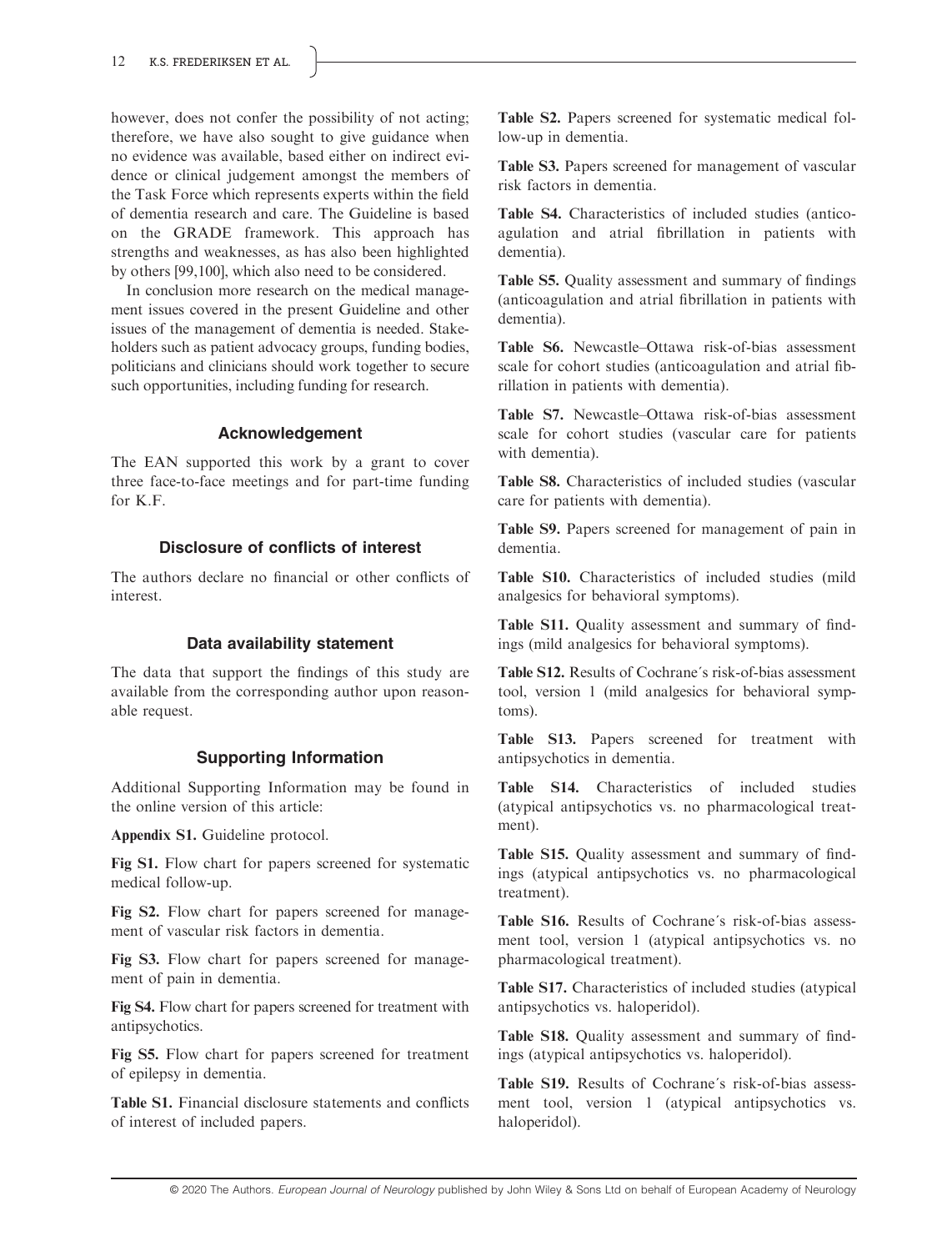Table S20. Characteristics of included studies (discontinuation of antipsychotics).

Table S21. Quality assessment and summary of findings (discontinuation of antipsychotics).

Table S22. Papers screened for management of epilepsy in dementia.

#### References

- 1. Prince M, Wimo A, Guerchet M, Ali G, Wu Y, Prina M. The Global Impact of Dementia: An Analysis of Prevalence, Incidence, Cost and Trends. Alzheimer's Disease International. World Alzheimer Report: London, 2015: 2015.
- 2. Zhai Y, Yin S, Zhang D. Association between antipsychotic drugs and mortality in older persons with Alzheimer's disease: a systematic review and meta-analysis. J Alzheimer's Dis 2016; 52: 631–639.
- 3. Kristensen RU, Nørgaard A, Jensen-Dahm C, Gasse C, Wimberley T, Waldemar G. Changes in the prevalence of polypharmacy in people with and without dementia from 2000 to 2014: a nationwide study. J Alzheimer's Dis 2019; 67: 949–960.
- 4. Kristensen RU, Nørgaard A, Jensen-Dahm C, Gasse C, Wimberley T, Waldemar G. Polypharmacy and potentially inappropriate medication in people with dementia: a nationwide study. J Alzheimers Dis 2018; 63: 383–394.
- 5. McKhann GM, Knopman DS, Chertkow H, et al. The diagnosis of dementia due to Alzheimer's disease: Recommendations from the National Institute on Aging and the Alzheimer's Association workgroup. Alzheimer's Dement 2011; 7: 263–269.
- 6. Dubois B, Feldman HH, Jacova C, et al. Advancing research diagnostic criteria for Alzheimer's disease: the IWG-2 criteria. Lancet Neurol 2014; 13: 614–629.
- 7. Filippi M, Agosta F, Barkhof F, et al. EFNS task force: The use of neuroimaging in the diagnosis of dementia. Eur J Neurol 2012; 19: 1487–1501.
- 8. Sorbi S, Hort J, Erkinjuntti T, et al. EFNS-ENS Guidelines on the diagnosis and management of disorders associated with dementia. Eur J Neurol 2012; 19: 1159–1179.
- 9. Hort J, O'Brien JT, Gainotti G, et al. EFNS guidelines for the diagnosis and management of Alzheimer's disease. Eur J Neurol 2010; 17: 1236–1248.
- 10. Schmidt R, Hofer E, Bouwman FH, et al. EFNS-ENS/ EAN Guideline on concomitant use of cholinesterase inhibitors and memantine in moderate to severe Alzheimer's disease. Eur J Neurol 2015; 22: 889–898.
- 11. Guyatt G, Oxman AD, Akl EA, et al. GRADE guidelines: 1. Introduction—GRADE evidence profiles and summary of findings tables. J Clin Epidemiol 2011; 64: 383–394.
- 12. Leone MA, Keindl M, Schapira AH, Deuschl G, Federico A. Practical recommendations for the process of proposing, planning and writing a neurological management guideline by EAN task forces. Eur J Neurol 2015; 22: 1505–1510.
- 13. Guyatt G, Oxman A, Kunz R, Vist G, Falck-Ytter Y, Schunemann H. What is "quality of evidence"

and why is it important to clinicians? BMJ 2008; 336: 995–998.

- 14. McGowan J, Sampson M, Salzwedel DM, Cogo E, Foerster V, Lefebvre C. PRESS Peer Review of Electronic Search Strategies: 2015 Guideline Statement. J Clin Epidemiol 2016; 75: 40–46.
- 15. Higgins JPT, Altman DG, Gøtzsche PC, Jüni P, Moher D, Oxman AD. The Cochrane Collaboration's tool for assessing risk of bias in randomised trials. BMJ 2011; 343: 1–9.
- 16. [http://www.ohri.ca/programs/clinical\\_epidemiology/oxf](http://www.ohri.ca/programs/clinical_epidemiology/oxford.asp) [ord.asp.](http://www.ohri.ca/programs/clinical_epidemiology/oxford.asp)
- 17. Tavassoli N, Perrin A, Bérard E, Gillette S, Vellas B, Rolland Y. Factors associated with undertreatment of atrial fibrillation in geriatric outpatients with Alzheimer disease. Am J Cardiovasc Drugs 2013; 13: 425– 433.
- 18. Rattinger GB, Dutcher SK, Chhabra PT, et al. The effect of dementia on medication use and adherence among medicare beneficiaries with chronic heart failure. Am J Geriatr Pharmacother 2011; 10: 69-80.
- 19. Brecher DB, West TL. Underrecognition and Undertreatment of Pain and Behavioral Symptoms in End-Stage Dementia. Am J Hosp Palliat Med 2016; 33: 276–280.
- 20. National Institute for Health and Care Excellence. Dementia - Assessment, management and support for people living with dementia and their carers (NICE guideline 97). 2018;(June 2018).
- 21. Helmer C, Pérès K, Pariente A, et al. Primary and secondary care consultations in elderly demented individuals in France. Dement Geriatr Cogn Disord 2008; 26: 407–415.
- 22. Starkstein SE. Anosognosia in Alzheimer's disease: Diagnosis, frequency, mechanism and clinical correlates. Cortex 2014; 61: 64-73.
- 23. Karlawish J, Casarett D, James B, Xie S, Kim S. The ability of persons with Alzheimer disease (AD) to make a decision about taking an AD treatment. Neurology 2005; 64: 1514–1519 6p.
- 24. Perales J, Turró-Garriga O, Gascón-Bayarri J, Reñé-Ramírez R, Conde-Sala JL. The Longitudinal Association between a Discrepancy Measure of Anosognosia in Patients with Dementia, Caregiver Burden and Depression. J Alzheimer's Dis 2016; 53: 1133-1143.
- 25. Bunn F, Burn AM, Goodman C, et al. Comorbidity and dementia: A scoping review of the literature. BMC Med 2014; 12: 1–15.
- 26. van Eersel MEA, Joosten H, Gansevoort RT, Slaets JPJ, Izaks GJ. Treatable Vascular Risk and Cognitive Performance in Persons Aged 35 Years or Older: Longitudinal Study of Six Years. J Prev Alzheimer's Dis 2019; 6: 42–49.
- 27. Zhao Y, Ke Z, He W, Cai Z. Volume of white matter hyperintensities increases with blood pressure in patients with hypertension. J Int Med Res 2019; 47: 3681–3689.
- 28. Avasthi P, Marshall WF. Impact of Normal Aging versus Hypertension, Abnormal BMI and Diabetes on White Matter Hyperintensity Volume. Int Soc Differ 2012; 83: 1–29.
- 29. Palacio S, McClure LA, Benavente OR, Bazan C, Pergola P, Hart RG. Lacunar Strokes in Patients With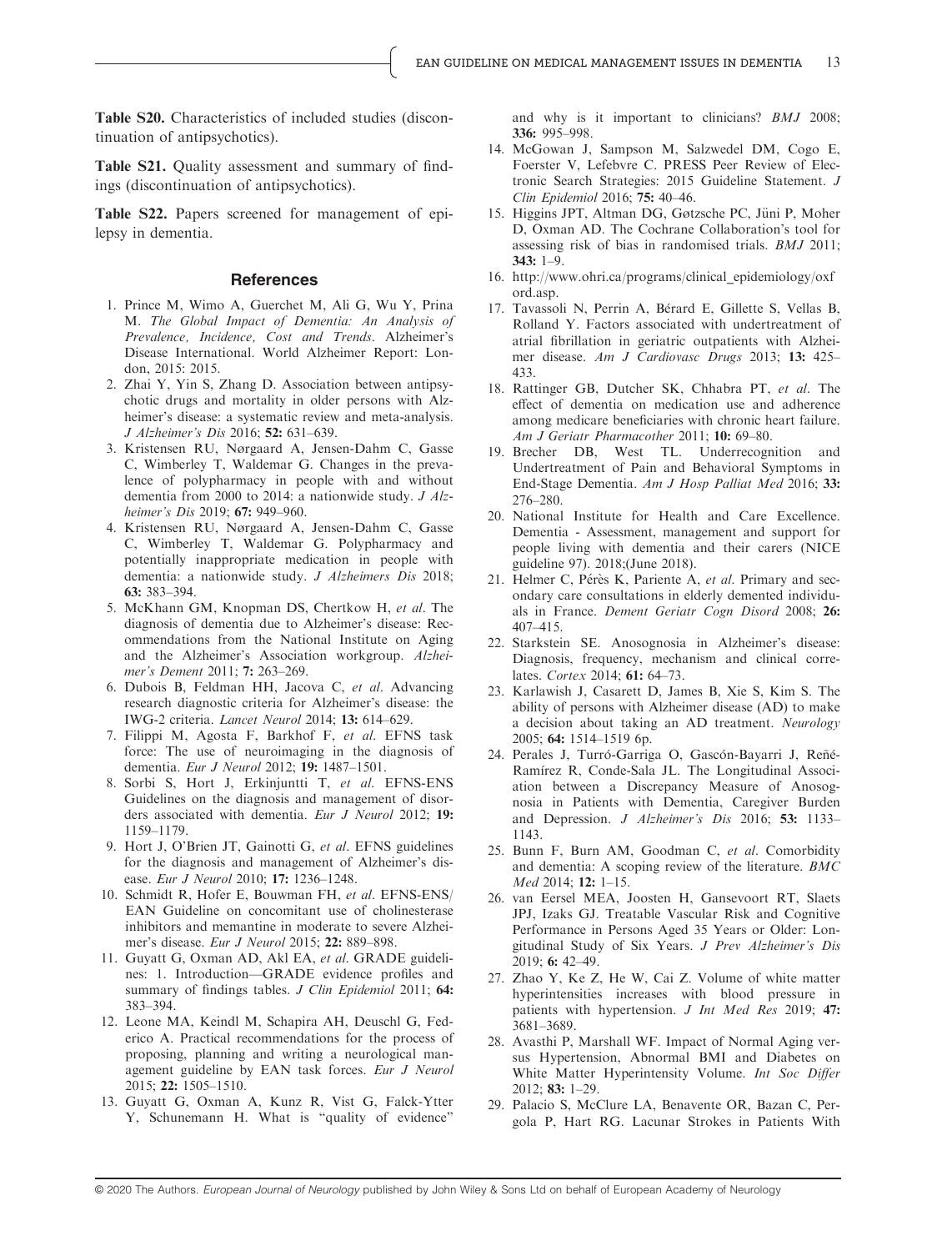Diabetes Mellitus: Risk Factors, Infarct Location, and Prognosis. Stroke 2014; 45: 2689–2694.

- 30. Mast H, Thompson JL, Lee SH, Mohr JP, Sacco RL. Hypertension and diabetes mellitus as determinants of multiple lacunar infarcts. Stroke 1995; 26: 30–33.
- 31. Elmståhl S, Ellström K, Siennicki-Lantz A, Abul-Kasim K. Association between cerebral microbleeds and hypertension in the Swedish general population "Good Aging in Skane" study. J Clin Hypertens 2019; 21: 1099–1107.
- 32. Malik AH, Yandrapalli S, Aronow WS, Panza JA, Cooper HA. Meta-analysis of direct-acting oral anticoagulants compared with warfarin in patients >75 Years of Age. Am J Cardiol 2019; 123: 2051–2057.
- 33. Culebras A, Messe SR, Chaturvedi S, Kase CS, Gronseth G. Summary of evidence-based guideline update: Prevention of stroke in nonvalvular atrial fibrillation: Report of the Guideline Development Subcommittee of the American Academy of Neurology. Neurology 2014; 82: 716–724.
- 34. Ringleb PA, Bousser MG, Ford G, et al. Guidelines for management of ischaemic stroke and transient ischaemic attack 2008. Cerebrovasc Dis 2008; 25: 457– 507.
- 35. Kirchhof P, Benussi S, Kotecha D, et al. 2016 ESC Guidelines for the management of atrial fibrillation developed in collaboration with EACTS. Eur J Cardio-Thoracic Surg 2016; 50: e1–e88.
- 36. Subic A, Cermakova P, Religa D, et al. Treatment of Atrial Fibrillation in Patients with Dementia: A Cohort Study from the Swedish Dementia Registry. J Alzheimer's Dis 2018; 61: 1119–1128.
- 37. He Q, Sze CY, Shum TY, et al. Comparing clinical outcomes of NOACs with warfarin on atrial fibrillation with Valvular heart diseases: A meta-analysis. BMC Cardiovasc Disord 2019; 19: 1–13.
- 38. Segal JB, McNamara RL, Miller MR, et al. Prevention of thromboembolism in atrial fibrillation. A meta-analysis of trials of anticoagulants and antiplatelet drugs. J Gen Intern Med 2000; 15: 56–67.
- 39. Pistoia F, Sacco S, Tiseo C, Degan D, Ornello R, Carolei A. The Epidemiology of Atrial Fibrillation and Stroke. Cardiol Clin 2016; 34: 255–268.
- 40. MacLean S, Mulla S, Akl EA, et al. Patient values and preferences in decision making for antithrombotic therapy: a systematic review: Antithrombotic Therapy and Prevention of Thrombosis, 9th ed: American College of Chest Physicians Evidence-Based Clinical Practice Guidelines. Chest 2012; 141(2 Suppl.): e1S–e23S.
- 41. Deschaintre Y, Richard F, Leys D, Pasquier F. Treatment of vascular risk factors is associated with slower decline in Alzheimer disease. Neurology 2009; 73: 674– 680.
- 42. Lopponen M, Raiha I, Isoaho R, Vahlberg T, Puolijoki H, Kivela S-L. Dementia associates with undermedication of cardiovascular diseases in the elderly: a population-based study. Dement Geriatr Cogn Disord 2006; 22: 132–141.
- 43. Kennelly SP, Lawlor BA, Kenny RA. Blood pressure and dementia - a comprehensive review. Ther Adv Neurol Disord 2009; 2: 241–260.
- 44. Proctor WRHJ. Pain and cognitive status among nursing home residents in Canada. Pain Res Manag 2001; 6: 119–125.
- 45. Husebo BS, Achterberg W, Flo E. Identifying and Managing Pain in People with Alzheimer's disease and other types of dementia: a systematic review. CNS Drugs 2016; 30: 481–497.
- 46. Sampson EL, White N, Lord K, et al. Pain, agitation, and behavioural problems in people with dementia admitted to general hospital wards. Pain 2015; 156: 675–683.
- 47. Jensen-Dahm C, Gasse C, Astrup A, Mortensen PB, Waldemar G. Frequent use of opioids in patients with dementia and nursing home residents: A study of the entire elderly population of Denmark. Alzheimer's Dement 2015; 11: 691–699.
- 48. Jensen-Dahm C, Palm H, Gasse C, Dahl JB, Waldemar G. Postoperative treatment of pain after hip fracture in elderly patients with dementia. Dement Geriatr Cogn Disord 2016; 41: 181–191.
- 49. Chibnall JT, Tait RC, Harman B, Luebbert RA. Effect of acetaminophen on behavior, well-being, and psychotropic medication use in nursing home residents with moderate-to-severe dementia. J Am Geriatr Soc 2005; 53: 1921–1929.
- 50. Maher AR, Maglione M, Bagley S, et al. Efficacy and comparative effectiveness of atypical antipsychotic medications for off-label uses in adults: a systematic review and meta-analysis. JAMA 2011; 306: 1359–1369.
- 51. Schneider LS, Pollock VE, Lyness SA. A metaanalysis of controlled trials of neuroleptic treatment in dementia. *J Am GeriatrSoc* 1990; 38: 553-563.
- 52. Ballard C, Howard R. Neuroleptic drugs in dementia: benefits and harm. Nat Rev Neurosci 2006; 7: 492–599.
- 53. Nasrallah HA, White T, Nasrallah AT. Lower mortality in geriatric patients receiving risperidone and olanzapine versus haloperidol: preliminary analysis of retrospective data. Am J Geriatr Psychiatry 2004; 12: 437–439.
- 54. Schneeweiss S, Setoguchi S, Brookhart A, Dormuth C, Wang PS. Risk of death associated with the use of conventional versus atypical antipsychotic drugs among elderly patients. CMAJ 2007; 176: 627–632.
- 55. Wang PS, Schneeweiss S, Avorn J, et al. Risk of Death in Elderly Users of Conventional vs. Atypical Antipsychotic Medications. N Engl J Med 2005; 353: 2335– 2341.
- 56. Chaddock-Heyman L, Mackenzie MJ, Zuniga K, et al. Higher cardiorespiratory fitness levels are associated with greater hippocampal volume in breast cancer survivors. Front Hum Neurosci 2015; 9: 465.
- 57. Trifirò G, Verhamme KMC, Ziere G, Caputi AP, Ch Stricker BH, Sturkenboom MCJM. All-cause mortality associated with atypical and typical antipsychotics in demented outpatients. Pharmacoepidemiol Drug Saf 2007; 16: 538–544.
- 58. Gill SS, Bronskill SE, Normand S-LT, et al. Antipsychotic drug use and mortality in older adults with dementia. Ann Intern Med 2007; 146: 775–786.
- 59. Gill SS, Rochon PA, Herrmann N, et al. Atypical antipsychotic drugs and risk of ischaemic stroke: Population based retrospective cohort study. Br Med J 2005; 330: 445–448.
- 60. Rao A, Suliman A, Story G, Vuik S, Aylin P, Darzi A. Meta-analysis of population-based studies comparing risk of cerebrovascular accident associated with firstand second-generation antipsychotic prescribing in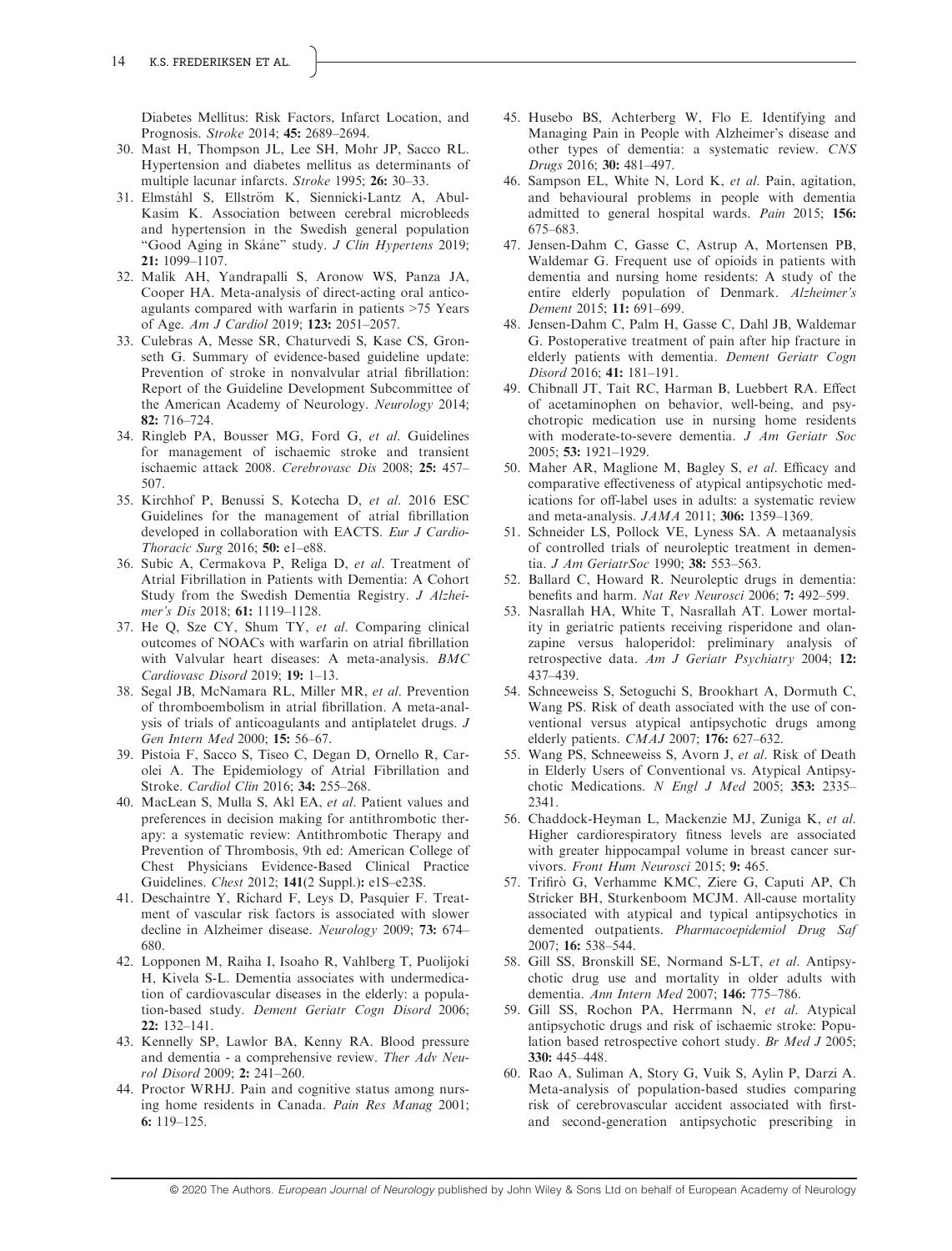dementia. Int J Methods Psychiatr Res 2016; 25: 289– 298.

- 61. Rabins P, Blacker D, Rovner B, et al. American Psychiatric Association practice guideline for the treatment of patients with Alzheimer's disease and other dementias. Second edition. Am J Psychiatry 2007; 164: 5–56.
- 62. Zhong K, Tariot P, Mintzer J, Minkwitz M, Devine N. Quetiapine to treat agitation in dementia: a randomized, double-blind. Placebo-Controlled Study. Curr Alzheimer Res 2007; 4: 81–93.
- 63. Kurlan R, Cummings J, Raman R, Thal L. Quetiapine for agitation or psychosis in patients with dementia and parkinsonism. Neurology 2007; 68: 1356–1363.
- 64. Street JS, Clark WS, Gannon KS, et al. Olanzapine treatment of psychotic and behavioral symptoms in patients with Alzheimer disease in nursing care facilities: a double-blind, randomized, placebo-controlled trial. The HGEU Study Group. Arch Gen Psychiatry 2000; 57: 968–976.
- 65. Sultzer DLD, Davis SSM, Tariot PNP, et al. Clinical symptom responses to atypical antipsychotic medications in Alzheimer's disease: phase 1 outcomes from the CATIE-AD effectiveness trial. Am J Psychiatry 2008; 165: 844–854.
- 66. Schneider L, Tariot P, Dagerman K, et al. Effectiveness of atypical antipsychotic drugs in patients with Alzheimer's disease. N Engl J Med 2006; 355: 1525–1538.
- 67. Ballard C, Margallo-Lana M, Juszczak E, et al. Quetiapine and rivastigmine and cognitive decline in Alzheimer's disease: Randomised double blind placebo controlled trial. Br Med J 2005; 330: 874–877.
- 68. Brodaty H, Ames D, Snowdon J, et al. A randomized placebo-controlled trial of risperidone for the treatment of aggression, agitation, and psychosis of dementia. J Clin Psychiatry 2003; 64: 134–143.
- 69. Verhey FRJ, Verkaaik M, Lousberg R. Olanzapine versus haloperidol in the treatment of agitation in elderly patients with dementia: Results of a randomized controlled double-blind trial. Dement Geriatr Cogn Disord 2005; 21: 1–8.
- 70. Chan WC, Lam LC, Choy CN, Leung VP, Li SW, Chiu HF. A double-blind randomised comparison of risperidone and haloperidol in the treatment of behavioural and psychological symptoms in Chinese dementia patients. Int J Geriatr Psychiatry 2001; 16: 1156-1162.
- 71. De Deyn PP, Rabheru K, Rasmussen A, et al. A randomized trial of risperidone, placebo, and haloperidol for behavioral symptoms of dementia. Neurology 1999; 53: 946.
- 72. Suh G-H, Son HG, Ju Y-S, et al. A randomized, double-blind, crossover comparison of risperidone and haloperidol in Korean dementia patients with behavioral disturbances. Am J Geriatr Psychiatry 2004; 12: 509–516.
- 73. Kongpakwattana K, Sawangjit R, Tawankanjanachot I, Bell JS, Hilmer SN, Chaiyakunapruk N. Pharmacological treatments for alleviating agitation in dementia: a systematic review and network meta-analysis. Br J Clin Pharmacol 2018; 84: 1445–1456.
- 74. Boettger S, Jenewein J, Breitbart W. Haloperidol, risperidone, olanzapine and aripiprazole in the management of delirium: A comparison of efficacy, safety, and side effects. Palliat Support Care 2015; 13: 1079–1085.
- 75. Ruths S, Straand J, Nygaard HA, Aarsland D. Stopping antipsychotic drug therapy in demented nursing home patients: a randomized, placebo-controlled study–the Bergen District Nursing Home Study (BED-NURS). Int J Geriatr Psychiatry 2008; 23: 889–895.
- 76. van Reekum R, Clarke D, Conn D, et al. A randomized, placebo-controlled trial of the discontinuation of long-term antipsychotics in dementia. Int psychogeriatrics 2002; 14: 197–210.
- 77. Bridges-Parlet S, Knopman D, Steffes S. Withdrawal of neuroleptic medications from institutionalized dementia patients: results of a double-blind, baseline-treatment controlled pilot study. J Geriatr Psychiatry Neurol 1997; 10: 119–126.
- 78. Devanand DP, Pelton GH, Cunqueiro K, Sackeim HA, Marder K. A 6-month, randomized, double-blind, placebo-controlled pilot discontinuation trial following response to haloperidol treatment of psychosis and agitation in Alzheimer's disease. Int J Geriatr Psychiatry 2011; 26: 937–943.
- 79. Devanand DPP, Mintzer J, Schultz SK, et al. Relapse risk after discontinuation of risperidone in Alzheimer's disease. N Engl J Med 2012; 367: 1497–1507.
- 80. Ballard CG, Thomas A, Fossey J, et al. A 3-month, randomized, placebo-controlled, neuroleptic discontinuation study in 100 people with dementia: the neuropsychiatric inventory median cutoff is a predictor of clinical outcome. J Clin Psychiatry 2004; 65: 114–119.
- 81. Ballard C, Lana MM, Theodoulou M, et al. A randomised, blinded, placebo-controlled trial in dementia patients continuing or stopping neuroleptics (The DART-AD Trial). PLoS Medicine 2008; 5: 0587–0599.
- 82. Ballard C, Hanney ML, Theodoulou M, et al. The dementia antipsychotic withdrawal trial (DART-AD): long-term follow-up of a randomised placebo-controlled trial. Lancet Neurol 2009; 8: 151–157.
- 83. Van Leeuwen E, Petrovic M, van Driel ML, et al. Withdrawal versus continuation of long-term antipsychotic drug use for behavioural and psychological symptoms in older people with dementia. Cochrane Database Syst Rev 2018. [https://doi.org/10.1002/](https://doi.org/10.1002/14651858.CD007726.pub3) [14651858.CD007726.pub3.](https://doi.org/10.1002/14651858.CD007726.pub3)
- 84. Findlay D, Sharma J, McEwen J, Ballinger B, MacLennan W, McHarg A. Double-blind controlled withdrawal of thioridazine treatments in elderly female inpatients with senile dementia. Int. J Geriatr Psychiatry 1998; 4: 115–120.
- 85. Cohen-Mansfield J, Lipson S, Werner P, Billig N, Taylor L, Woosley R. Withdrawal of haloperidol, thioridazine, and lorazepam in the nursing home. Arch Intern Med 1999; 159: 1733–40.
- 86. Bergh S, Selbæk G, Engedal K. Discontinuation of antidepressants in people with dementia and neuropsychiatric symptoms (DESEP study): double blind, randomised, parallel group, placebo controlled trial. BMJ 2012; 344: e1566.
- 87. Scarmeas N, Honig LS, Choi H, et al. Seizures in Alzheimer Disease. Arch Neurol 2009; 66: 992–997.
- 88. Cheng C-H, Liu C-J, Ou S-M, et al. Incidence and risk of seizures in Alzheimer's disease: A nationwide population-based cohort study. Epilepsy Res 2015; 115: 63– 66.
- 89. Subota A, Pham T, Jetté N, Sauro K, Lorenzetti D, Holroyd-Leduc J. The association between dementia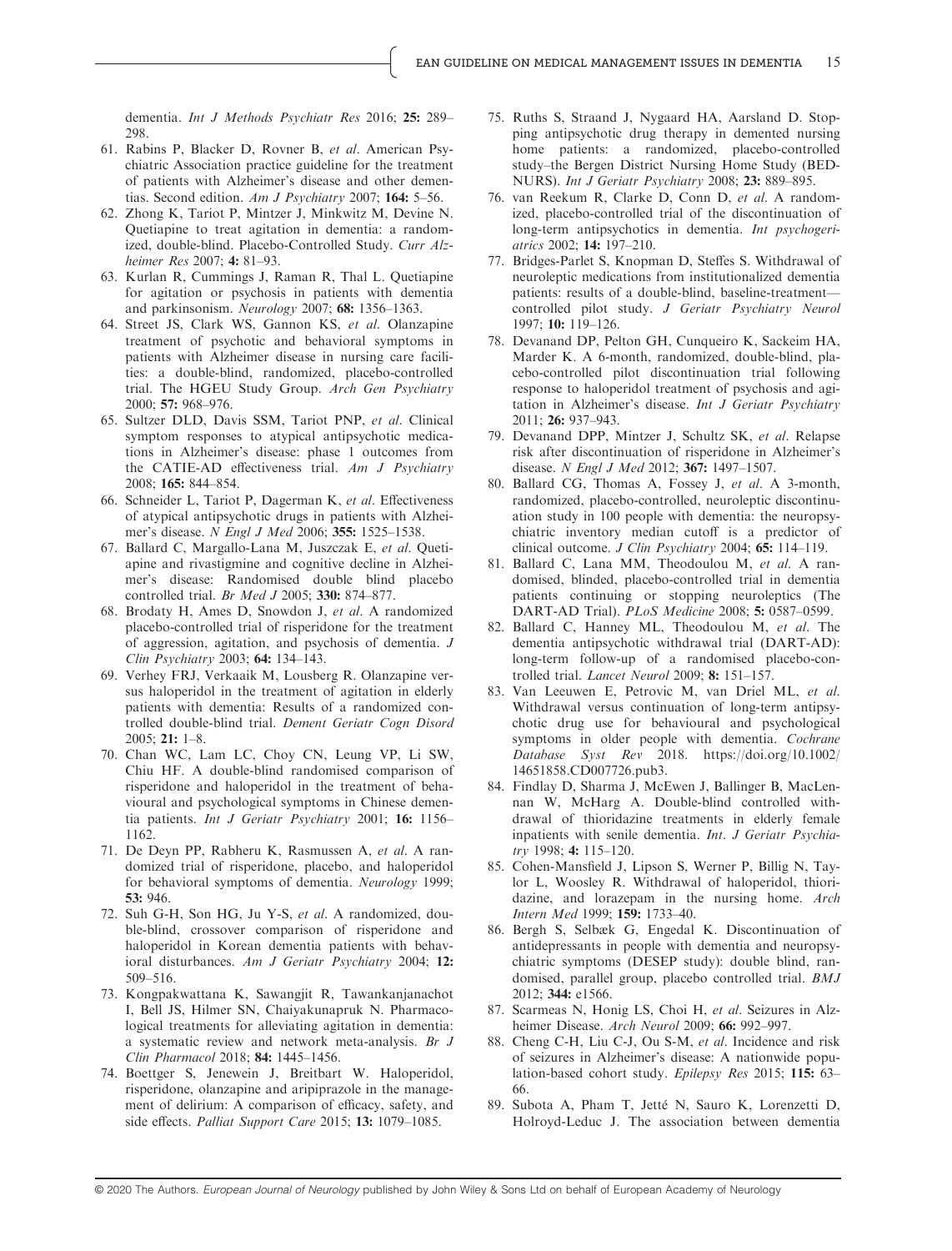and epilepsy: A systematic review and meta-analysis. Epilepsia 2017; 58: 962–972.

- 90. Beagle AJ, Darwish SM, Ranasinghe KG, La AL, Karageorgiou E, Vossel KA. Relative incidence of seizures and myoclonus in Alzheimer's disease, dementia with lewy bodies, and frontotemporal dementia. J Alzheimer's Dis 2017; **60:** 211-223.
- 91. Helmstaedter C, Witt JA. Clinical neuropsychology in epilepsy: Theoretical and practical issues. Handb Clin Neurol 2012; 107: 437–459.
- 92. Vossel KA, Ranasinghe KG, Beagle AJ, et al. Incidence and impact of subclinical epileptiform activity in Alzheimer's disease. Ann Neurol 2016; 80: 858–870.
- 93. Vu LC, Piccenna L, Kwan P, O'Brien TJ. New-onset epilepsy in the elderly. Br J Clin Pharmacol 2018; 84: 2208–2217.
- 94. Kaur U, Chauhan I, Gambhir IS, Chakrabarti SS. Antiepileptic drug therapy in the elderly: a clinical pharmacological review. Acta Neurol Belg 2019; 119: 163–173.
- 95. de Campos MS, Ayres LR, Morelo MRS, Carizio FAM, Pereira LRL. Comparative efficacy of antiepileptic drugs

for patients with generalized epileptic seizures: systematic review and network meta-analyses. Int J Clin Pharm 2018; 40: 589–598.

- 96. Zaccara G, Giovannelli F, Giorgi FS, Franco V, Gasparini S, Benedetto U. Tolerability of new antiepileptic drugs: a network meta-analysis. Eur J Clin Pharmacol 2017; 73: 811–817.
- 97. Fu J, Peng L, Li J, Tao T, Chen Y. Effects of secondgeneration antiepileptic drugs compared to first-generation antiepileptic drugs on bone metabolism in patients with epilepsy: a meta-analysis. Horm Metab Res 2019; 51: 511–521.
- 98. Beyenburg S, Back C, Diederich N, Lewis M, Reuber M. Is valproate encephalopathy under-recognised in older people? A case series. Age Ageing 2007; 36: 344–346.
- 99. Norris SL, Bero L. GRADE Methods for Guideline Development: Time to Evolve? Ann Intern Med 2016; 165: 810.
- 100. Rafiq M, Boccia S. Application of the GRADE Approach in the Development of Guidelines and Recommendations in Genomic Medicine. Genomics Insights 2018; 11: 1–8.